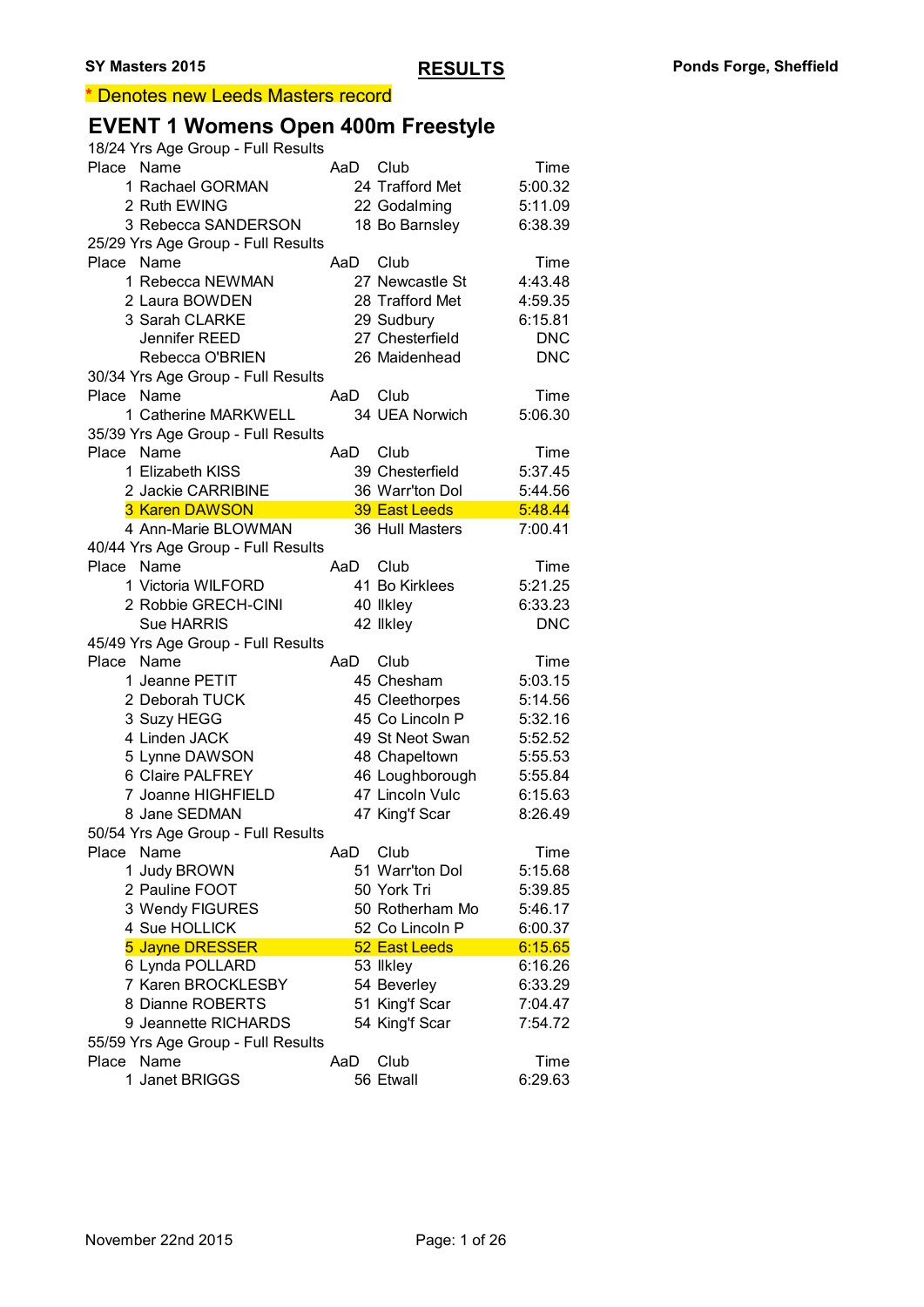|            | 60/64 Yrs Age Group - Full Results         |     |                   |                 |
|------------|--------------------------------------------|-----|-------------------|-----------------|
| Place Name |                                            | AaD | Club              | Time            |
|            | 1 Diana KAYE                               |     | 62 Bo Kirklees    | 6:52.58         |
|            | 2 Janice APPLETON                          |     | 62 Bicester       | 8:16.25         |
|            | 75 Yrs/Over Age Group - Full Results       |     |                   |                 |
| Place Name |                                            | AaD | Club              | Time            |
|            | 1 Ann HUMPHRIS                             |     | 78 Barnstaple     | 0.01            |
|            |                                            |     |                   |                 |
|            | <b>EVENT 2 Mens Open 400m Freestyle</b>    |     |                   |                 |
|            | 25/29 Yrs Age Group - Full Results         |     |                   |                 |
| Place      | Name                                       | AaD | Club              | Time            |
|            | 1 Tom PAGETT                               |     | 29 York Tri       | 5:26.27         |
|            |                                            |     |                   |                 |
|            | 30/34 Yrs Age Group - Full Results<br>Name |     |                   |                 |
| Place      |                                            | AaD | Club              | Time            |
|            | 1 Nicolas BARBER                           |     | 31 Otter          | 4:23.15         |
|            | 2 Jim CARR                                 |     | 34 Newcastle St   | 4:48.38         |
|            | 3 Aaron YEOMAN                             |     | 31 King'f Scar    | 4:50.09         |
|            | 4 Gregan CLARKSON                          |     | 33 Hull Masters   | 4:56.09         |
|            | 5 Richard HINSLEY                          |     | 30 Lichfield      | 5:16.49         |
|            | 6 Liam BRADLEY                             |     | 32 Knottingley    | 5:23.17         |
|            | <b>Wade RIMBACH</b>                        |     | 31 Otter          | <b>DNC</b>      |
|            | 35/39 Yrs Age Group - Full Results         |     |                   |                 |
| Place Name |                                            | AaD | Club              | Time            |
|            | 1 Chris KNEE                               |     | 36 East Leeds     | $4:31.88*$      |
|            | 2 Danny THOMPSON                           |     | 37 Ilkley         | 5:08.13         |
|            | 40/44 Yrs Age Group - Full Results         |     |                   |                 |
| Place Name |                                            | AaD | Club              | Time            |
|            | 1 Justin PALFREY                           |     | 44 Loughborough   | 4:51.25         |
|            | 2 Mike FURBY                               |     | 44 East Leeds     | 5:23.55         |
|            | 45/49 Yrs Age Group - Full Results         |     |                   |                 |
| Place Name |                                            |     | AaD Club          | Time            |
|            | 1 Nicholas BRIDGE                          |     | 45 Co Oxford      | 4:39.86         |
|            | 2 David CHANEY                             |     | 47 Gates & Whick  | 4:47.85         |
|            | <b>Paul CLEMENCE</b>                       |     | 45 East Leeds     | <b>DNF</b>      |
|            | 50/54 Yrs Age Group - Full Results         |     |                   |                 |
| Place Name |                                            | AaD | Club              | Time            |
|            | 1 Michael COMMONS                          |     | 54 Loughborough   | 4:48.38         |
|            | 2 Andrew GRISTWOOD                         |     | 51 Cleethorpes    | 4:58.46         |
|            | 3 Terry LEE                                |     | 51 Gates & Whick  | 5:14.72         |
|            | 4 Colin ROBBINS                            |     | 51 NottmLeander   | 5:19.43         |
|            | 5 Angus GREENWOOD                          |     | 50 Bo Kirklees    | 5:38.98         |
|            | 55/59 Yrs Age Group - Full Results         |     |                   |                 |
| Place      | Name                                       | AaD | Club              | Time            |
|            |                                            |     |                   |                 |
|            | 1 Mark JONES                               |     | 55 Everton        | 4:52.87         |
|            | 2 Anthony GREENER                          |     | 57 Newcastle St   | 5:11.97         |
|            | Peter FRENCH                               |     | 57 Newcastle      | <b>DNC</b>      |
|            | 60/64 Yrs Age Group - Full Results         |     |                   |                 |
| Place Name |                                            | AaD | Club              | Time            |
|            | 1 Ian PAULGER                              |     | 64 Lincoln Vulc   | 6:59.95         |
|            | Paul FLETCHER                              |     | 64 East Leeds     | <b>DNC</b>      |
|            |                                            |     |                   |                 |
|            | 65/69 Yrs Age Group - Full Results         |     |                   |                 |
| Place Name | 1 Chris THORP                              | AaD | Club<br>65 Etwall | Time<br>6:40.23 |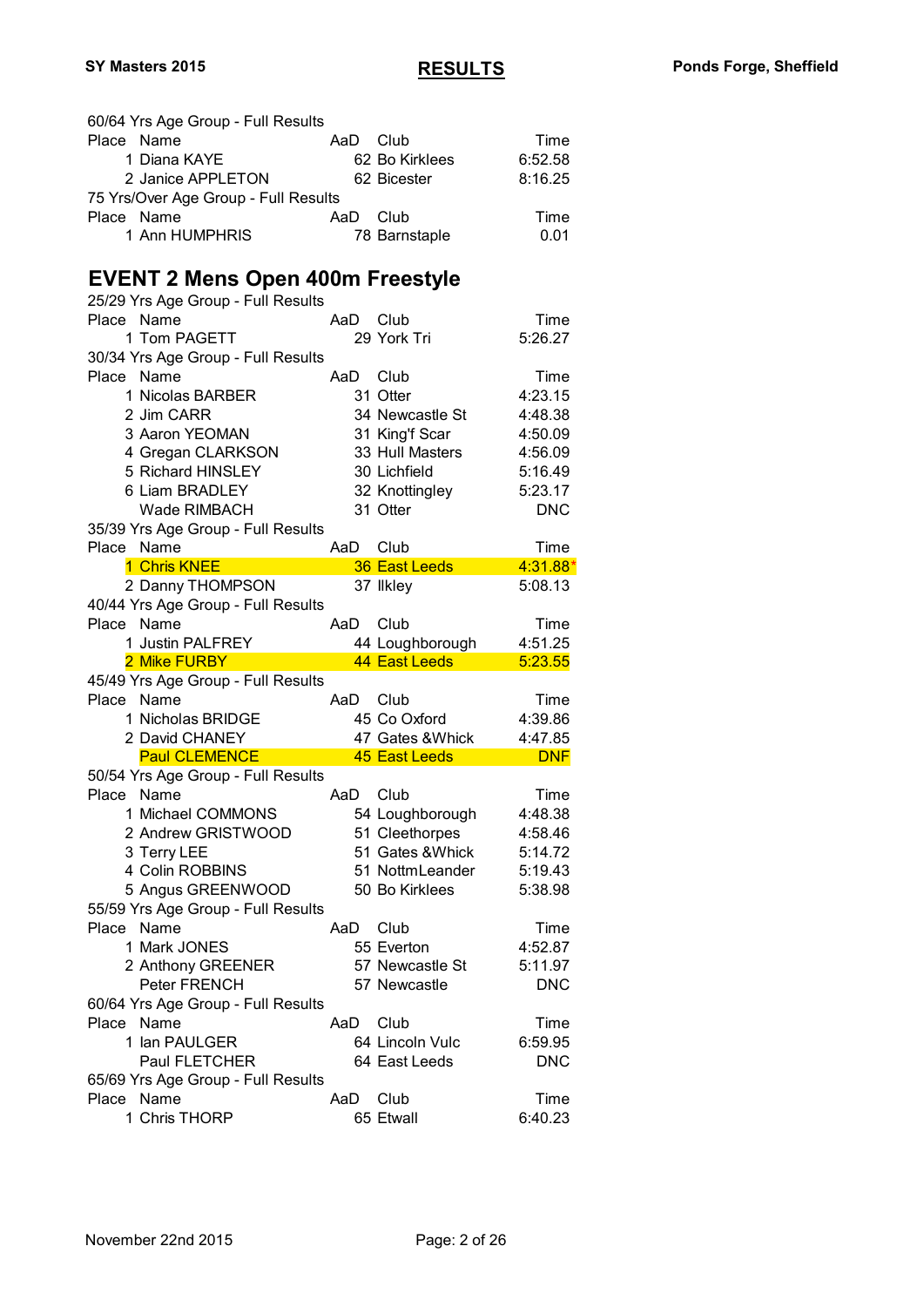| 75 Yrs/Over Age Group - Full Results      |     |                                |                    |
|-------------------------------------------|-----|--------------------------------|--------------------|
| Place Name                                | AaD | Club                           | Time               |
| 1 Keith INGRAM                            |     | 75 Birmingham M                | 6:20.29            |
|                                           |     |                                |                    |
| <b>EVENT 3 Womens Open 50m Backstroke</b> |     |                                |                    |
| 18/24 Yrs Age Group - Full Results        |     |                                |                    |
| Place Name                                | AaD | Club                           | Time               |
| 1 Claudine WIVELL                         |     | 21 Thirsk WH                   | 36.20              |
| 2 Rebecca SANDERSON                       |     | 18 Bo Barnsley                 | 50.58              |
| 25/29 Yrs Age Group - Full Results        |     |                                |                    |
| Place Name                                | AaD | Club                           | Time               |
| 1 Lucy RODWELL                            |     | 29 Sheffield C                 | 33.33              |
| 2 Louise HIGHTON                          |     | 27 York City                   | 33.54              |
| 3 Claire SNEE                             |     | 28 Rotherham Mo                | 34.48              |
| 4 Deborah CROSSLAND                       |     | 28 Bo Kirklees                 | 34.60              |
| 5 Hannah SPRADBERY                        |     | 27 Hull Masters                | 36.78              |
| 6 Michelle JENKS                          |     | 26 York City                   | 37.72              |
| 30/34 Yrs Age Group - Full Results        |     |                                |                    |
| Place Name                                | AaD | Club                           | Time               |
| 1 Rebecca MILNES                          |     | 31 NottmLeander                | 32.00              |
| 35/39 Yrs Age Group - Full Results        |     |                                |                    |
| Place Name                                | AaD | Club                           | Time               |
| 1 Rachel WHITWELL                         |     | 35 Bo Kirklees                 | 32.34              |
| 2 Fleur PARKER                            |     | 39 Basingstoke                 | 33.78              |
| <b>3 Lucy CHURM</b>                       |     | 37 East Leeds                  | $34.26*$           |
| 4 Jackie CARRIBINE                        |     | 36 Warr'ton Dol                | 38.52              |
| <b>5 Karen DAWSON</b>                     |     | <b>39 East Leeds</b>           | 41.89              |
| 6 Ann-Marie BLOWMAN                       |     | 36 Hull Masters                | 46.14              |
| 40/44 Yrs Age Group - Full Results        |     |                                |                    |
| Place Name                                | AaD | Club                           | Time               |
| 1 Jacqui MANN                             |     | 43 Etwall                      | 36.73              |
| 2 Sue HARRIS                              |     | 42 Ilkley                      | 41.94              |
| 45/49 Yrs Age Group - Full Results        |     |                                |                    |
| Place Name                                | AaD | Club                           | Time               |
| 1 Lynne DAWSON                            |     | 48 Chapeltown                  | 40.29              |
| 2 Joanne BROOK                            |     | 46 Bo Kirklees                 | 40.35              |
| 50/54 Yrs Age Group - Full Results        |     |                                |                    |
| Place Name                                | AaD | Club                           | Time               |
| 1 Julie HOYLE                             |     | 53 East Leeds                  | 33.04              |
| 2 Carolyn IRVINE                          |     | 52 Bo Kirklees                 | 37.11              |
| 3 Karen GRAHAM                            |     | 50 East Leeds                  | 37.62              |
| 4 Jayne DRESSER                           |     | 52 East Leeds                  | 45.79              |
| 5 Dianne ROBERTS                          |     | 51 King'f Scar                 | 52.15              |
| 55/59 Yrs Age Group - Full Results        |     |                                |                    |
| Name<br>Place                             | AaD | Club                           | Time               |
| 1 Janet BRIGGS                            |     | 56 Etwall                      | 51.11              |
| 2 Judith BARTON                           |     | 59 Poole                       | 54.40              |
|                                           |     |                                |                    |
| 60/64 Yrs Age Group - Full Results        |     |                                |                    |
| Name<br>Place                             | AaD | Club                           | Time               |
| 1 Sue CUMMINGS                            |     | 64 Bicester                    | 44.61              |
| 2 Julia HODGSON                           |     |                                |                    |
|                                           |     | 60 Bracknell                   | 45.57              |
| 3 Anne RUSSELL                            |     | 64 Bicester                    | 50.02              |
| 4 Janice APPLETON<br>5 Suzanne CLARKSON   |     | 62 Bicester<br>60 Hull Masters | 1:02.14<br>1:07.64 |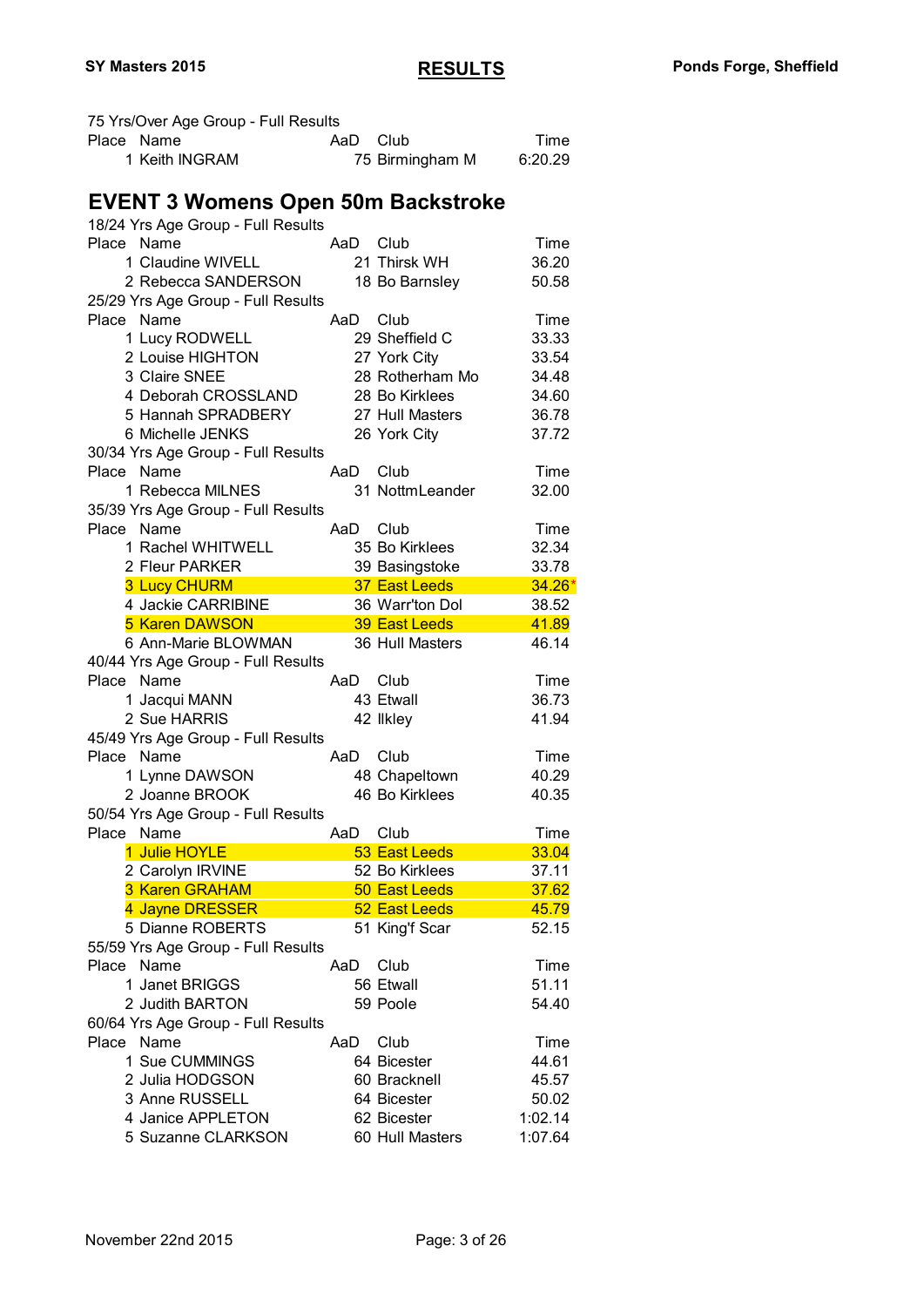| 75 Yrs/Over Age Group - Full Results    |     |                  |            |
|-----------------------------------------|-----|------------------|------------|
| Place Name                              | AaD | Club             | Time       |
| 1 Valerie PRESTON                       |     | 79 Kings Corm    | 1:01.50    |
|                                         |     |                  |            |
|                                         |     |                  |            |
| <b>EVENT 4 Mens Open 50m Backstroke</b> |     |                  |            |
| 18/24 Yrs Age Group - Full Results      |     |                  |            |
| Place Name                              | AaD | Club             | Time       |
| 1 George MORREAL                        |     | 23 Stalybridge   | 29.05      |
| 2 Richard FRYER                         |     | 22 East Leeds    | 29.78      |
| 3 Kirk LIMBERT                          |     | 19 Knottingley   | 31.48      |
| 4 Joel HUDSON                           |     | 18 Chesterfield  | 33.54      |
| 25/29 Yrs Age Group - Full Results      |     |                  |            |
| Place<br>Name                           | AaD | Club             | Time       |
| 1 Craig GILLESPIE                       |     | 28 Otter         | 30.35      |
| 2 Jack CHAMBERS                         |     | 27 Chesterfield  | 30.74      |
| 3 Robin EDGE                            |     | 26 Lincoln Vulc  | 38.47      |
|                                         |     |                  |            |
| 4 Andrea MEO                            |     | 25 York City     | 42.02      |
| 30/34 Yrs Age Group - Full Results      |     |                  |            |
| Place<br>Name                           | AaD | Club             | Time       |
| 1 Philip PRATT                          |     | 34 East Leeds    | 27.85      |
| 2 Enrico HAHN                           |     | 34 Otter         | 30.97      |
| 35/39 Yrs Age Group - Full Results      |     |                  |            |
| Place Name                              | AaD | Club             | Time       |
| 1 David STANIFORTH                      |     | 35 Hull Masters  | 32.15      |
| 40/44 Yrs Age Group - Full Results      |     |                  |            |
| Place Name                              | AaD | Club             | Time       |
| 1 Paul ALLEN                            |     | 43 Boston        | 29.48      |
| 2 Mark SPEED                            |     | 44 Co Lincoln P  | 36.18      |
| 3 Greg CLARKE                           |     | 43 South Axholm  | 36.60      |
| 4 Mike FURBY                            |     | 44 East Leeds    | 40.59      |
| 45/49 Yrs Age Group - Full Results      |     |                  |            |
|                                         |     |                  |            |
| Place Name                              | AaD | Club             | Time       |
| 1 Spencer TURNER                        |     | 46 Basingstoke   | 31.14      |
| 2 Kyran PARKER                          |     | 45 East Leeds    | 31.40      |
| 3 Stuart HOYLE                          |     | 49 East Leeds    | 32.81      |
| 4 Gary WRIGHT                           |     | 46 East Leeds    | 32.84      |
| 5 Matthew GOMEZ                         |     | 49 Co Oxford     | 32.96      |
| 6 Marcel SCHOLTEN                       |     | 49 Modernians    | 34.13      |
| 7 Richard WITTY                         |     | 46 King'f Scar   | 40.66      |
| 50/54 Yrs Age Group - Full Results      |     |                  |            |
| Name<br>Place                           | AaD | Club             | Time       |
| 1 Stephen BOTTOMLEY                     |     | 52 Bo Kirklees   | 34.11      |
| 2 Peter ABELL                           |     | 51 NottmLeander  | 34.16      |
| 3 Matthew GRANT                         |     | 51 Gates & Whick | 34.65      |
|                                         |     | 51 Gates & Whick |            |
| 4 Terry LEE                             |     |                  | 36.33      |
| 5 Alan MARSH                            |     | 54 Rykneld       | 37.44      |
| 6 Brian ARMSTRONG                       |     | 53 Gloucester M  | 40.57      |
| David HOGG                              |     | 51 Glasgow Nmds  | <b>DNC</b> |
| 55/59 Yrs Age Group - Full Results      |     |                  |            |
| Place Name                              | AaD | Club             | Time       |
| 1 David CARTLEDGE                       |     | 55 Modernians    | 32.57      |
| 2 David BRADFORD                        |     | 57 Chesterfield  | 36.29      |
| 3 Mark JONES                            |     | 55 Everton       | 38.00      |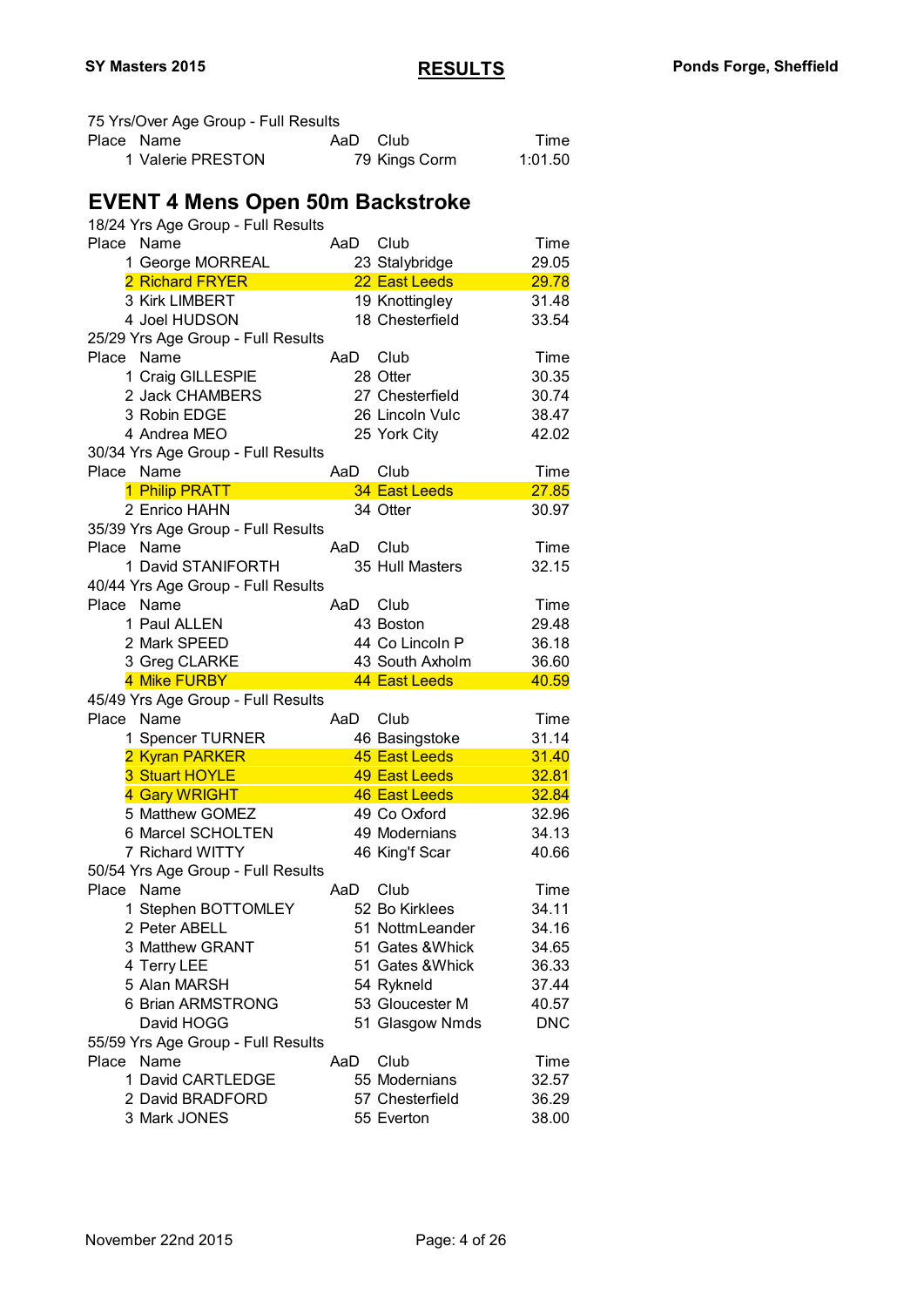65/69 Yrs Age Group - Full Results Place Name **AaD** Club Time 1 Danny ROBERTS 67 Co Sheffield 45.33 2 Godfrey GREEN 66 Co Lincoln P 47.10 70/74 Yrs Age Group - Full Results Place Name (Place Name AaD Club Time Time 1 Bill DUTTON 71 Warr'ton Dol 71 Warr'ton Dol 49.13 75 Yrs/Over Age Group - Full Results Place Name **AaD** Club Time 1 Bill MOORE 78 East Leeds 48.30 2 Colin SAGE 79 Hull Masters 51.26

#### **EVENT 5 Womens Open 100m Butterfly**  $18/24$  Yrs Age Group - Full Pes

|            | 18/24 Yrs Age Group - Full Results |     |                 |            |
|------------|------------------------------------|-----|-----------------|------------|
| Place Name |                                    | AaD | Club            | Time       |
|            | 1 Leanne DAVIS                     |     | 19 Rotherham Mo | 1:11.84    |
|            | 2 Natalie MCNAMARA                 |     | 22 Basingstoke  | 1:14.96    |
|            | 3 Rebecca SANDERSON                |     | 18 Bo Barnsley  | 2:05.43    |
|            | <b>Ruth EWING</b>                  |     | 22 Godalming    | <b>DNC</b> |
|            | 25/29 Yrs Age Group - Full Results |     |                 |            |
| Place Name |                                    | AaD | Club            | Time       |
|            | 1 Rebecca O'BRIEN                  |     | 26 Maidenhead   | 1:09.81    |
|            | 2 Anna BINNS                       |     | 27 Birmingham M | 1:59.11    |
|            | 30/34 Yrs Age Group - Full Results |     |                 |            |
| Place Name |                                    | AaD | Club            | Time       |
|            | 1 Rebecca MILNES                   |     | 31 NottmLeander | 1:09.04    |
|            | 2 Sarah HOOF                       |     | 30 Lincoln Vulc | 1:38.04    |
|            | 35/39 Yrs Age Group - Full Results |     |                 |            |
| Place Name |                                    | AaD | Club            | Time       |
|            | 1 Elizabeth KISS                   |     | 39 Chesterfield | 1:20.97    |
|            | Michelle MATSON                    |     | 37 Basingstoke  | <b>DNC</b> |
|            | 40/44 Yrs Age Group - Full Results |     |                 |            |
| Place      | Name                               | AaD | Club            | Time       |
|            | 1 Philippa RICKARD                 |     | 44 East Leeds   | 1:09.47    |
|            | <b>Elizabeth SIMPSON</b>           |     | 43 Long Eaton   | <b>DNC</b> |
|            | 50/54 Yrs Age Group - Full Results |     |                 |            |
| Place      | Name                               | AaD | Club            | Time       |
|            | <b>Julie HOYLE</b>                 |     | 53 East Leeds   | 1:15.38    |
|            | 2 Judy BROWN                       |     | 51 Warr'ton Dol | 1:19.43    |
|            | 3 Karen GRAHAM                     |     | 50 East Leeds   | 1:21.84    |
|            | 4 Jane MUGGLETON                   |     | 54 Sheffield C  | 1:54.25    |
|            | <b>Jeannette RICHARDS</b>          |     | 54 King'f Scar  | DQ T 1L    |

#### **EVENT 6 Mens Open 100m Butterfly** 18/24 Yrs Age Group - Full Desults

| 18/24 Yrs Age Group - Full Results |     |                 |         |
|------------------------------------|-----|-----------------|---------|
| Place Name                         | AaD | Club            | Time    |
| 1 Joel HUDSON                      |     | 18 Chesterfield | 1:08.39 |
| 25/29 Yrs Age Group - Full Results |     |                 |         |
| Place Name                         | AaD | Club            | Time    |
| 1 Craig GILLESPIE                  |     | 28 Otter        | 1:04.23 |
| 2 Robert SEXTON                    |     | 26 Stalybridge  | 1:05.63 |
|                                    |     |                 |         |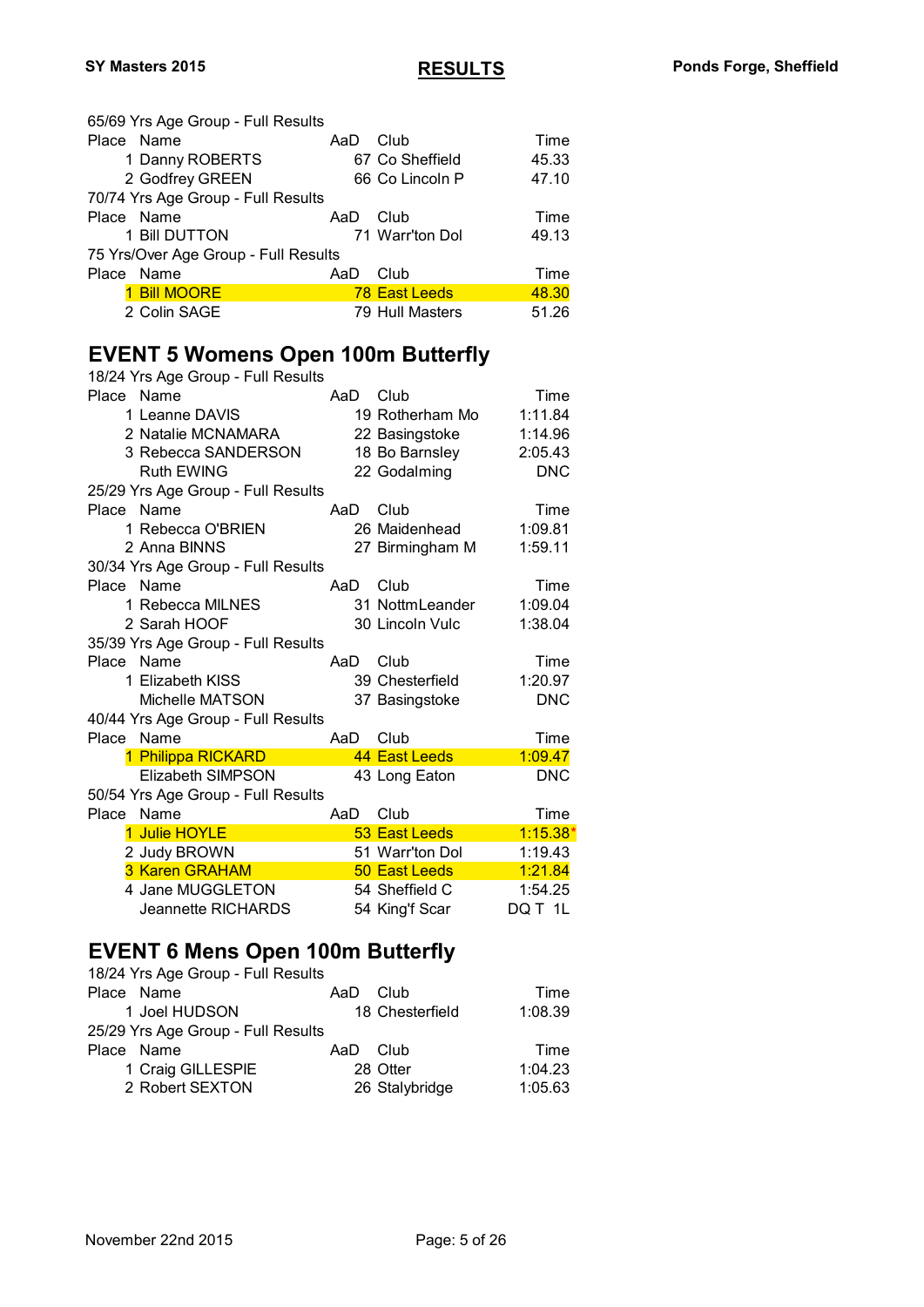| 30/34 Yrs Age Group - Full Results |          |                 |         |
|------------------------------------|----------|-----------------|---------|
| Place Name                         | AaD Club |                 | Time    |
| 1 Oliver ESPINASSE                 |          | 31 Basingstoke  | 59.13   |
| 2 Jim CARR                         |          | 34 Newcastle St | 1:03.94 |
| 3 Andrew CZYZEWSKI                 |          | 32 Bo Kirklees  | 1:06.47 |
| 4 Richard HINSLEY                  |          | 30 Lichfield    | 1:20.25 |
| 35/39 Yrs Age Group - Full Results |          |                 |         |
| Place Name                         | AaD      | Club            | Time    |
| 1 Matt LEACH                       |          | 39 Long Eaton   | 1:04.51 |
| 2 Michael CARSE                    |          | 36 Barnet Copt  | 1:20.84 |
| 40/44 Yrs Age Group - Full Results |          |                 |         |
| Place Name                         | AaD      | Club            | Time    |
| 1 Mike FURBY <b>Analysis</b>       |          | 44 East Leeds   | 1:24.48 |
| 45/49 Yrs Age Group - Full Results |          |                 |         |
| Place Name                         | AaD      | Club            | Time    |
| 1 Marc OVER                        |          | 46 March        | 1:14.23 |
| 2 Clive SMITH                      |          | 46 Etwall       | 1:34.50 |
| 50/54 Yrs Age Group - Full Results |          |                 |         |
| Place Name                         | AaD      | Club            | Time    |
| 1 Russell MASON                    |          | 52 Warr'ton Dol | 1:07.94 |
| 2 Steve GOODALL                    |          | 50 Chesterfield | 1:10.77 |
| 3 Andrew GRISTWOOD                 |          | 51 Cleethorpes  | 1:14.60 |
| 55/59 Yrs Age Group - Full Results |          |                 |         |
| Place Name                         | AaD      | Club            | Time    |
| 1 Mark JONES                       |          | 55 Everton      | 1:18.38 |
| 65/69 Yrs Age Group - Full Results |          |                 |         |
| Place Name                         | AaD      | Club            | Time    |
| 1 Brian TAYLOR                     |          | 65 Adwick       | 1:27.89 |
| 2 Derek BOOTH                      |          | 66 Halton       | 1:29.27 |
| 70/74 Yrs Age Group - Full Results |          |                 |         |
| Place Name                         |          |                 |         |
|                                    | AaD      | Club            | Time    |
| 1 Bill DUTTON                      |          | 71 Warr'ton Dol | 2:02.81 |

#### **EVENT 7 Womens 72+ 100m Medley Team**

| Place Name               | A.G Club     | Time    |
|--------------------------|--------------|---------|
| 1 South Axholme Sharks S | South Axholm | 1:25.01 |

# **EVENT 9 Womens 120+ 100m Medley Team**<br>Place Name A.G Club

| Place Name               | A.G Club |                     | Time    |
|--------------------------|----------|---------------------|---------|
| 1 Borough of Kirklees SC |          | Op/n Bo Kirklees    | 1:03.13 |
| 2 Hull Masters SC        |          | <b>Hull Masters</b> | 1:13.92 |

# **EVENT 10 Mens 120+ 100m Medley Team**<br>Place Name A.G Club

| Time    |
|---------|
| 55.36   |
| 59.87   |
| 1:03.44 |
|         |

# **EVENT 11 Womens 160+ 100m Medley Team**<br>Place Name A.G Club T

| Place Name              | A.G | Club                | Time    |
|-------------------------|-----|---------------------|---------|
| 1 East Leeds SC         |     | <b>East Leeds</b>   | 1:00.44 |
| 2 City of Linc Pentaqua |     | Op/n Co Lincoln P   | 1:07.57 |
| 3 Sheffield City SC     |     | Sheffield C         | 1:10.72 |
| 4 Kingfishers           |     | Op/n King'f Scar    | 1:23.91 |
| 5 Hull Masters SC       |     | <b>Hull Masters</b> | 1:27.35 |
|                         |     |                     |         |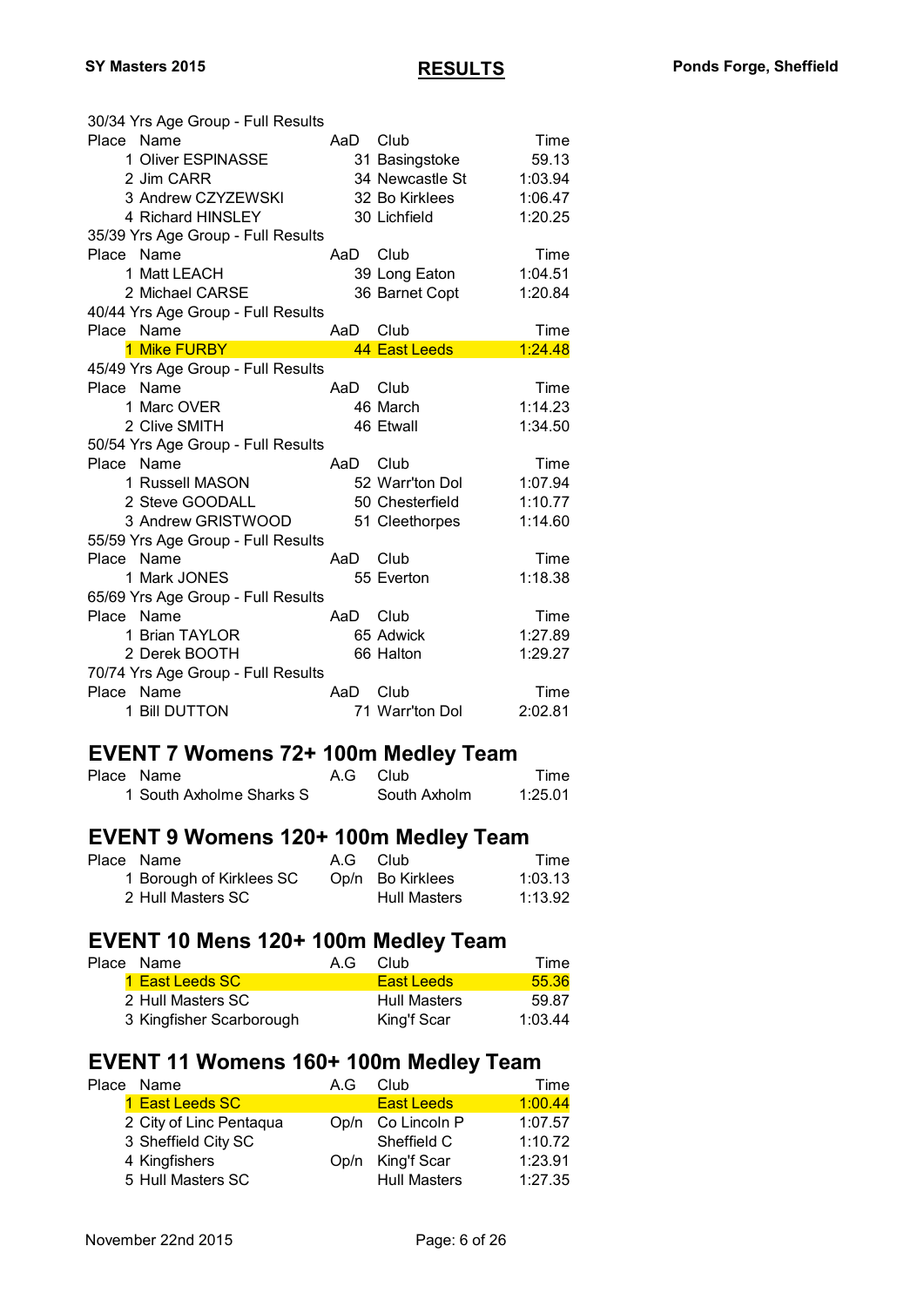### **EVENT 12 Mens 160+ 100m Medley Team**

| Place Name               | A.G  | Club                | Time       |
|--------------------------|------|---------------------|------------|
| 1 East Leeds SC          |      | <b>East Leeds</b>   | 55.89      |
| 2 Chesterfield Swimming  |      | Chesterfield        | 56.66      |
| 3 City of Linc Pentaqua  |      | Op/n Co Lincoln P   | 59.86      |
| 4 Borough of Kirklees SC | Op/n | <b>Bo Kirklees</b>  | 1:01.24    |
| 5 South Axholme Sharks S |      | South Axholm        | 1:04.86    |
| <b>Hull Masters SC</b>   |      | <b>Hull Masters</b> | <b>DNC</b> |
|                          |      |                     |            |

### **EVENT 13 Womens Open 50m Breaststroke**

| 18/24 Yrs Age Group - Full Results |     |                      |            |
|------------------------------------|-----|----------------------|------------|
| Place Name                         | AaD | Club                 | Time       |
| 1 Ruth EWING                       |     | 22 Godalming         | 36.80      |
| 2 Claudine WIVELL                  |     | 21 Thirsk WH         | 39.76      |
| 25/29 Yrs Age Group - Full Results |     |                      |            |
| Place Name                         | AaD | Club                 | Time       |
| 1 Fay HORTON                       |     | 26 Knottingley       | 36.44      |
| 2 Rachel HINCHCLIFFE               |     | 27 Bo Kirklees       | 38.47      |
| 3 Sarah CLARKE                     |     | 29 Sudbury           | 42.52      |
| 4 Hannah SPRADBERY                 |     | 27 Hull Masters      | 42.87      |
| 30/34 Yrs Age Group - Full Results |     |                      |            |
| Place Name                         | AaD | Club                 | Time       |
| 1 Emma OLIVER                      |     | 34 Andover           | 34.19      |
| 2 Lisa POOLE                       |     | 32 Chesterfield      | 35.89      |
| 3 Leanne ANDERSON                  |     | 33 King'f Scar       | 39.35      |
| 35/39 Yrs Age Group - Full Results |     |                      |            |
| Place<br>Name                      | AaD | Club                 | Time       |
| 1 Rachel WHITWELL                  |     | 35 Bo Kirklees       | 36.97      |
| 2 Fleur PARKER                     |     | 39 Basingstoke       | 38.16      |
| 3 Jackie CARRIBINE                 |     | 36 Warr'ton Dol      | 41.37      |
| 4 Karen PUTLAND                    |     | 39 Sheffield C       | 41.74      |
| <b>5 Karen DAWSON</b>              |     | 39 East Leeds        | 43.66      |
| 6 Victoria HEWICK                  |     | 35 Hull Masters      | 44.57      |
| 7 Nicola BENSTEAD                  |     | 39 Hull Masters      | 50.26      |
| 8 Louise MALOIGNE                  |     | 38 South Axholm      | 54.20      |
| Lucy CHURM                         |     | 37 East Leeds        | <b>DNC</b> |
| 40/44 Yrs Age Group - Full Results |     |                      |            |
| Place Name                         | AaD | Club                 | Time       |
| 1 Sally EVERS                      |     | <b>40 East Leeds</b> | 39.30      |
| 2 Tara HAMER                       |     | 40 Co Lincoln P      | 40.97      |
| 3 Nina CURRAN                      |     | 42 Hull Masters      | 46.15      |
| 45/49 Yrs Age Group - Full Results |     |                      |            |
| Place Name                         | AaD | Club                 | Time       |
| 1 Sharon LOCK                      |     | 46 Melton M'bry      | 37.52      |
| 2 Suzy HEGG                        |     | 45 Co Lincoln P      | 38.03      |
| 3 Jeanne PETIT                     |     | 45 Chesham           | 39.65      |
| 4 Jo JOHNSON                       |     | 45 Gt Yarmouth       | 40.85      |
| 5 Jane SEDMAN                      |     | 47 King'f Scar       | 50.51      |
| <b>6 Ashley KINGSNORTH</b>         |     | 46 East Leeds        | 57.10      |
| 50/54 Yrs Age Group - Full Results |     |                      |            |
| Name<br>Place                      | AaD | Club                 | Time       |
| 1 Karen GRAHAM                     |     | 50 East Leeds        | 41.70      |
| 2 Wendy FIGURES                    |     | 50 Rotherham Mo      | 42.65      |
| 3 Carolyn IRVINE                   |     | 52 Bo Kirklees       | 45.16      |
|                                    |     |                      |            |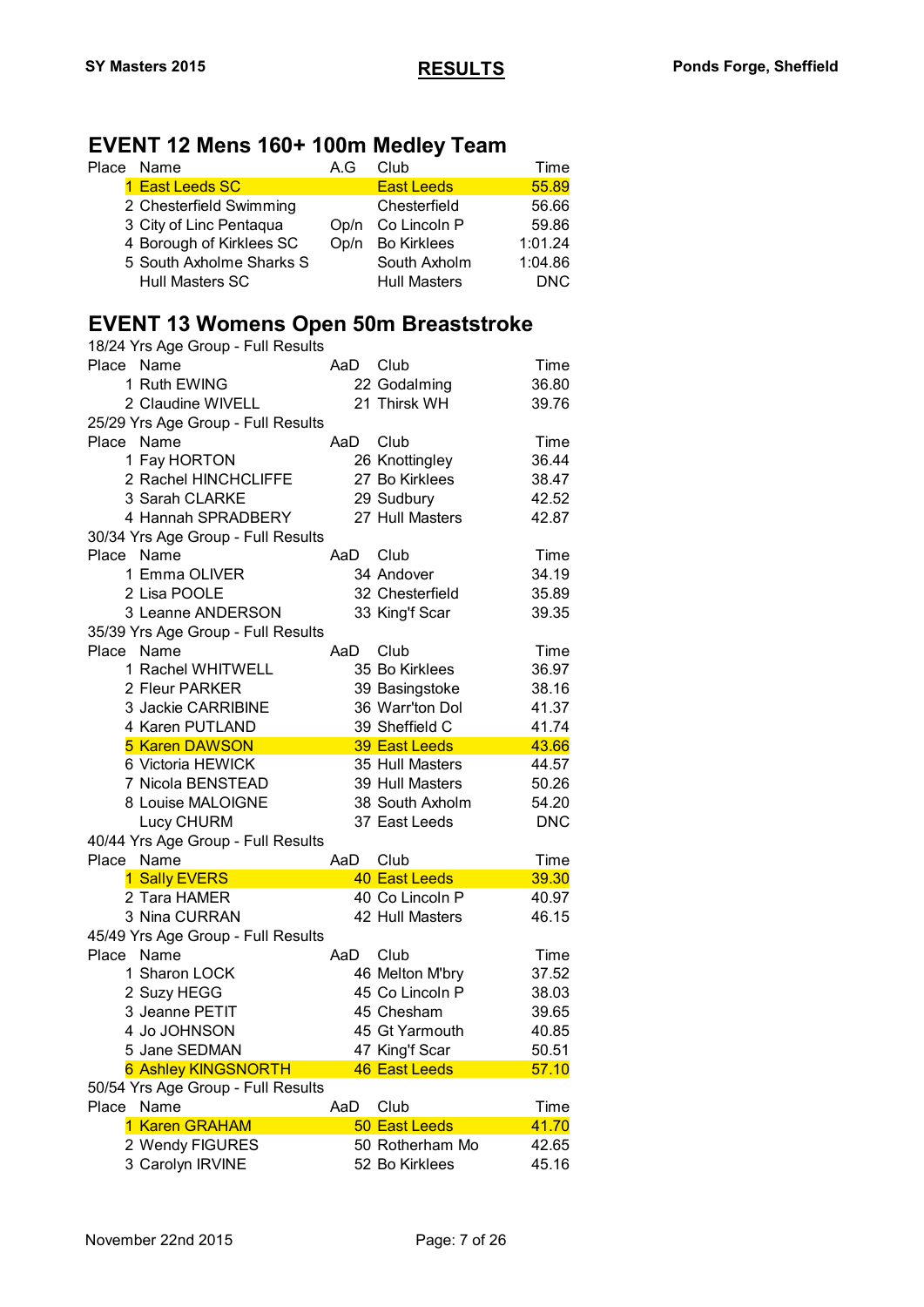| 55/59 Yrs Age Group - Full Results |     |                 |         |
|------------------------------------|-----|-----------------|---------|
| Place Name                         | AaD | Club            | Time    |
| 1 Judith BARTON                    |     | 59 Poole        | 46.85   |
| 2 Fran WLSON                       |     | 57 Croydon Amph | 56.40   |
| 60/64 Yrs Age Group - Full Results |     |                 |         |
| Place Name                         | AaD | Club            | Time    |
| 1 Anne RUSSELL                     |     | 64 Bicester     | 49.45   |
| 2 Sue CUMMINGS                     |     | 64 Bicester     | 53.13   |
| 3 Janice APPLETON                  |     | 62 Bicester     | 1:07.17 |

### **EVENT 14 Mens Open 50m Breaststroke**

| 18/24 Yrs Age Group - Full Results |     |                 |            |
|------------------------------------|-----|-----------------|------------|
| Place<br>Name                      | AaD | Club            | Time       |
| 1 Richard FRYER                    |     | 22 East Leeds   | 34.11      |
| 2 Joel HUDSON                      |     | 18 Chesterfield | 36.46      |
| 25/29 Yrs Age Group - Full Results |     |                 |            |
| Name<br>Place                      | AaD | Club            | Time       |
| 1 Stephen HESELTON                 |     | 26 East Leeds   | 29.84      |
| 2 Nick BOAZ                        |     | 28 York City    | 30.85      |
| <b>3 Tom SPENCER</b>               |     | 29 East Leeds   | 32.97      |
| 4 Robert SEXTON                    |     | 26 Stalybridge  | 33.77      |
| 5 Matthew LEES                     |     | 26 Rochdale     | 36.17      |
| 6 Robin EDGE                       |     | 26 Lincoln Vulc | 38.17      |
| 30/34 Yrs Age Group - Full Results |     |                 |            |
| Name<br>Place                      | AaD | Club            | Time       |
| 1 Wade RIMBACH                     |     | 31 Otter        | 32.84      |
| 2 Enrico HAHN                      |     | 34 Otter        | 33.77      |
| 3 Oliver ESPINASSE                 |     | 31 Basingstoke  | 34.06      |
| <b>Alex THURSTON</b>               |     | 34 NottmLeander | <b>DNC</b> |
| 35/39 Yrs Age Group - Full Results |     |                 |            |
| Place<br>Name                      | AaD | Club            | Time       |
| 1 Ross TURNER                      |     | 35 Rugby        | 30.27      |
| 2 John MAJOR                       |     | 36 Hull Masters | 33.63      |
| 3 Joel STORRY                      |     | 36 South Beds   | 37.61      |
| 4 Michael CARSE                    |     | 36 Barnet Copt  | 37.77      |
| 5 Ian DOBINSON                     |     | 38 Enfield Sq   | 37.78      |
| 40/44 Yrs Age Group - Full Results |     |                 |            |
| Name<br>Place                      | AaD | Club            | Time       |
| 1 Stuart HAMER                     |     | 40 Co Lincoln P | 31.48      |
| 2 Chris ROLLE                      |     | 41 Etwall       | 33.54      |
| 3 Paul ALLEN                       |     | 43 Boston       | 33.63      |
| 4 Greg CLARKE                      |     | 43 South Axholm | 36.27      |
| 5 Paul HARRIS                      |     | 43 South Axholm | 37.56      |
| 6 Lawrence SAVAGE                  |     | 43 Bo Barnsley  | 43.95      |
| 45/49 Yrs Age Group - Full Results |     |                 |            |
| Name<br>Place                      | AaD | Club            | Time       |
| 1 Marcel SCHOLTEN                  |     | 49 Modernians   | 32.78      |
| 2 Simon RIGG                       |     | 48 Rugby        | 33.34      |
| 3 Kyran PARKER                     |     | 45 East Leeds   | 34.18      |
| 4 Matthew GOMEZ                    |     | 49 Co Oxford    | 34.24      |
| 5 Richard WITTY                    |     | 46 King'f Scar  | 42.08      |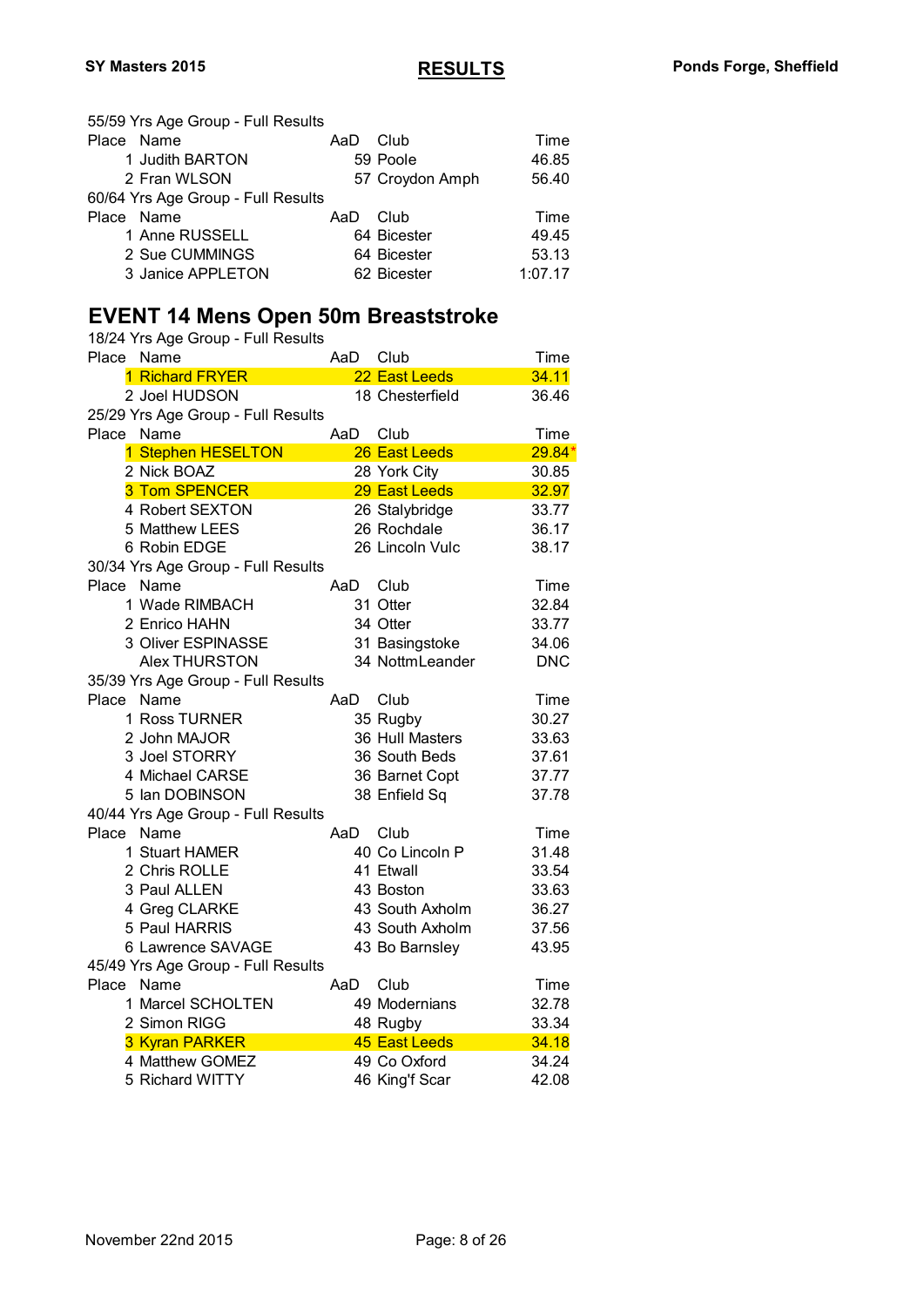|            | 50/54 Yrs Age Group - Full Results   |      |                      |       |
|------------|--------------------------------------|------|----------------------|-------|
| Place Name |                                      | AaD. | Club                 | Time  |
|            | 1 Craig HEGGIE                       |      | 53 Copeland          | 35.41 |
|            | 2 Stephen BOTTOMLEY                  |      | 52 Bo Kirklees       | 35.63 |
|            | 3 Steve GOODALL                      |      | 50 Chesterfield      | 37.64 |
|            | 4 Stephen TYLER                      |      | 51 Colne             | 39.99 |
|            | 5 Brian ARMSTRONG                    |      | 53 Gloucester M      | 40.36 |
|            | 6 Colin ROBBINS                      |      | 51 NottmLeander      | 40.44 |
|            | 7 David RHODES                       |      | 50 York City         | 41.87 |
|            | 55/59 Yrs Age Group - Full Results   |      |                      |       |
| Place Name |                                      | AaD  | Club                 | Time  |
|            | 1 David CARTLEDGE                    |      | 55 Modernians        | 34.36 |
|            | 2 Kevin BROWN                        |      | 55 Bo Kirklees       | 36.17 |
|            | 3 David BRADFORD                     |      | 57 Chesterfield      | 37.24 |
|            | 4 Robert STEEL                       |      | 58 NottmLeander      | 38.66 |
|            | 5 Mark JONES                         |      | 55 Everton           | 40.12 |
|            | 60/64 Yrs Age Group - Full Results   |      |                      |       |
| Place Name |                                      | AaD  | Club                 | Time  |
|            | 1 Ian PAULGER                        |      | 64 Lincoln Vulc      | 46.91 |
|            | 65/69 Yrs Age Group - Full Results   |      |                      |       |
| Place Name |                                      | AaD  | Club                 | Time  |
|            | 1 Chris THORP                        |      | 65 Etwall            | 40.59 |
|            | 2 Godfrey GREEN                      |      | 66 Co Lincoln P      | 42.45 |
|            | 3 Danny ROBERTS                      |      | 67 Co Sheffield      | 51.40 |
|            | 75 Yrs/Over Age Group - Full Results |      |                      |       |
| Place      | Name                                 | AaD  | Club                 | Time  |
|            | 1 Keith INGRAM                       |      | 75 Birmingham M      | 41.89 |
|            | 2 Bill MOORE                         |      | <b>78 East Leeds</b> | 45.64 |
|            | 3 Colin SAGE                         |      | 79 Hull Masters      | 51.65 |

# **EVENT 15 Womens Open 200m Freestyle**

| 18/24 Yrs Age Group - Full Results |     |                 |            |
|------------------------------------|-----|-----------------|------------|
| Place Name                         | AaD | Club            | Time       |
| 1 Rachael GORMAN                   |     | 24 Trafford Met | 2:24.14    |
| 2 Kristy DAVIS                     |     | 21 East Leeds   | 2:26.20    |
| 3 Ruth BROWN                       |     | 19 Rotherham Mo | 2:29.49    |
| 4 Rebecca SANDERSON                |     | 18 Bo Barnsley  | 3:13.39    |
| 25/29 Yrs Age Group - Full Results |     |                 |            |
| Place Name                         | AaD | Club            | Time       |
| 1 Rebecca O'BRIEN                  |     | 26 Maidenhead   | 2:12.45    |
| 2 Louise HIGHTON                   |     | 27 York City    | 2:12.55    |
| 3 Rebecca NEWMAN                   |     | 27 Newcastle St | 2:15.69    |
| <b>Helen MILLER</b>                |     | 25 York Tri     | <b>DNC</b> |
| Jennifer REED                      |     | 27 Chesterfield | <b>DNC</b> |
| Michelle JENKS                     |     | 26 York City    | <b>DNC</b> |
| Laura BOWDEN                       |     | 28 Trafford Met | <b>DNC</b> |
| 30/34 Yrs Age Group - Full Results |     |                 |            |
| Place Name                         | AaD | Club            | Time       |
| 1 Catherine MARKWELL               |     | 34 UEA Norwich  | 2:21.87    |
| 2 Sarah HOOF                       |     | 30 Lincoln Vulc | 2:58.22    |
| 35/39 Yrs Age Group - Full Results |     |                 |            |
| Place Name                         | AaD | Club            | Time       |
| <b>Karen DAWSON</b>                |     | 39 East Leeds   | 2:44.54    |
| 2 Victoria HEWICK                  |     | 35 Hull Masters | 2:55.87    |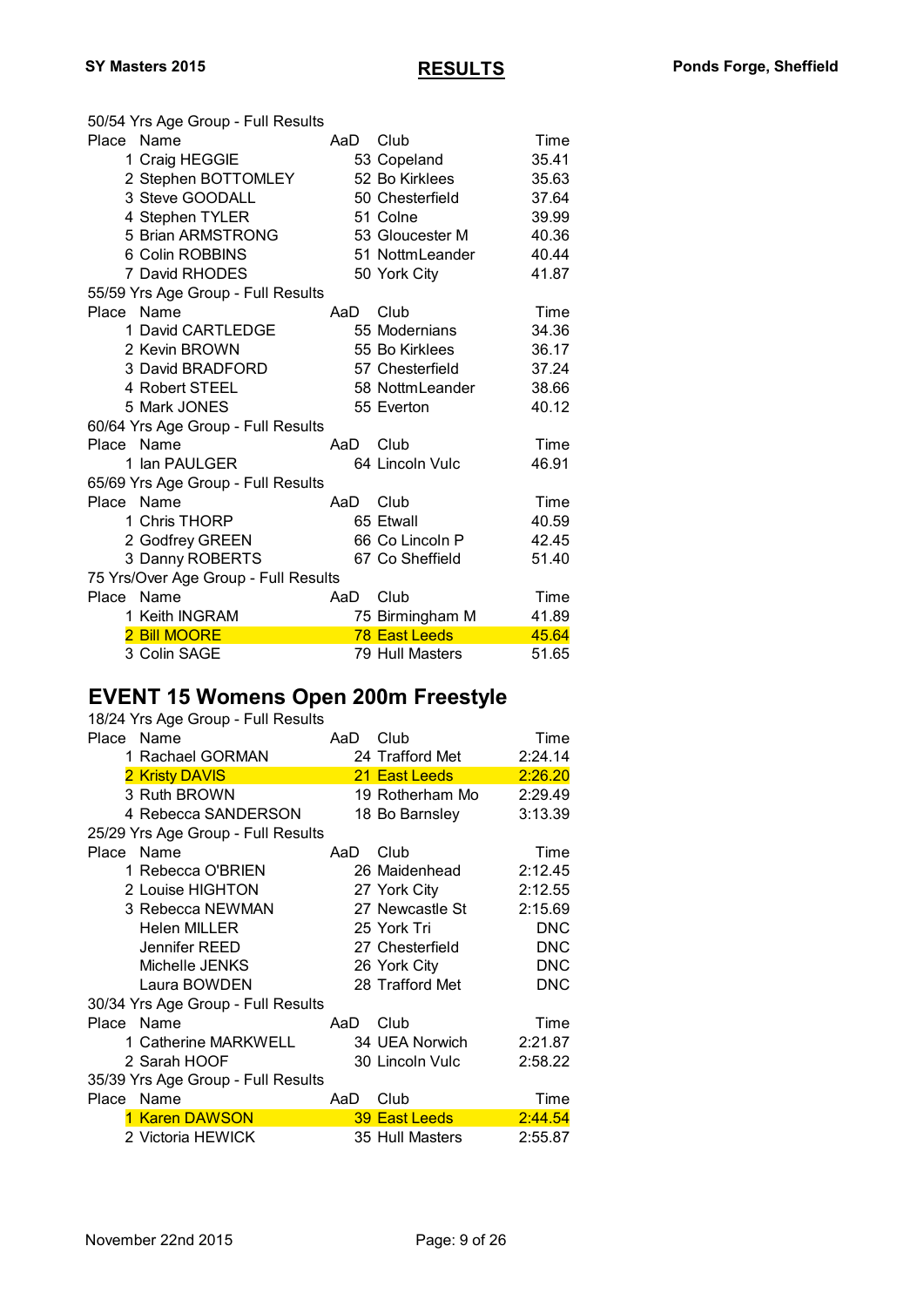|              | 40/44 Yrs Age Group - Full Results   |     |                      |            |
|--------------|--------------------------------------|-----|----------------------|------------|
| Place Name   |                                      | AaD | Club                 | Time       |
|              | 1 Victoria WILFORD                   |     | 41 Bo Kirklees       | 2:30.37    |
|              | 2 Tracy MACINNES                     |     | 41 Knottingley       | 2:33.56    |
|              | 3 Rachel QULI                        |     | 43 Sheffield C       | 2:48.36    |
|              | 4 Robbie GRECH-CINI                  |     | 40 Ilkley            | 3:04.81    |
|              | <b>Sue HARRIS</b>                    |     | 42 likley            | <b>DNF</b> |
|              | 45/49 Yrs Age Group - Full Results   |     |                      |            |
| Place        | Name                                 | AaD | Club                 | Time       |
|              | 1 Deborah TUCK                       |     | 45 Cleethorpes       | 2:29.36    |
|              | 2 Linden JACK                        |     | 49 St Neot Swan      | 2:44.06    |
|              | <b>3 Claire PALFREY</b>              |     | 46 Loughborough      | 2:50.66    |
|              | 4 Sharon LOCK                        |     | 46 Melton M'bry      | 2:57.05    |
|              | 5 Ashley KINGSNORTH                  |     | <b>46 East Leeds</b> | 3:28.44    |
|              | 50/54 Yrs Age Group - Full Results   |     |                      |            |
| <b>Place</b> | Name                                 | AaD | Club                 | Time       |
|              | 1 Kath MINGHELLA                     |     | 51 King'f Scar       | 2:54.54    |
|              | 2 Lynda POLLARD                      |     | 53 llkley            | 3:03.63    |
|              | 3 Jayne DRESSER                      |     | 52 East Leeds        | 3:04.14    |
|              | 4 Dianne ROBERTS                     |     | 51 King'f Scar       | 3:15.31    |
|              | 5 Jeannette RICHARDS                 |     | 54 King'f Scar       | 3:51.61    |
|              | 60/64 Yrs Age Group - Full Results   |     |                      |            |
| Place        | Name                                 | AaD | Club                 | Time       |
|              | 1 Diana KAYE                         |     | 62 Bo Kirklees       | 3:18.96    |
|              | 2 Suzanne CLARKSON                   |     | 60 Hull Masters      | 4:14.56    |
|              | 75 Yrs/Over Age Group - Full Results |     |                      |            |
| Place Name   |                                      | AaD | Club                 | Time       |
|              |                                      |     |                      |            |

#### **EVENT 16 Mens Open 200m Freestyle**

| 18/24 Yrs Age Group - Full Results |     |                 |            |
|------------------------------------|-----|-----------------|------------|
| Place Name                         | AaD | Club            | Time       |
| Joel HUDSON                        |     | 18 Chesterfield | <b>DNC</b> |
| 25/29 Yrs Age Group - Full Results |     |                 |            |
| Place Name                         | AaD | Club            | Time       |
| 1 Tom PAGETT                       |     | 29 York Tri     | 2:33.11    |
| 30/34 Yrs Age Group - Full Results |     |                 |            |
| Place Name                         | AaD | Club            | Time       |
| 1 Nicolas BARBER                   |     | 31 Otter        | 2:02.88    |
| 2 Damon BUTTERS                    |     | 32 Gainsborough | 2:11.67    |
| 3 Aaron YEOMAN                     |     | 31 King'f Scar  | 2:14.70    |
| 4 Jim CARR                         |     | 34 Newcastle St | 2:17.08    |
| 5 Gregan CLARKSON                  |     | 33 Hull Masters | 2:18.10    |
| Wade RIMBACH                       |     | 31 Otter        | <b>DNC</b> |
| 35/39 Yrs Age Group - Full Results |     |                 |            |
| Place Name                         | AaD | Club            | Time       |
| 1 Andrew FARRELL                   |     | 37 Templeogue   | 2:04.24    |
| 2 Ed KIRKLAND                      |     | 35 Warwick Uni  | 2:10.33    |
| 3 Ian DOBINSON                     |     | 38 Enfield Sq   | 2:25.05    |
| 4 Chris KNEE                       |     | 36 East Leeds   | 2:37.54    |
| 5 Joel STORRY                      |     | 36 South Beds   | 2:37.77    |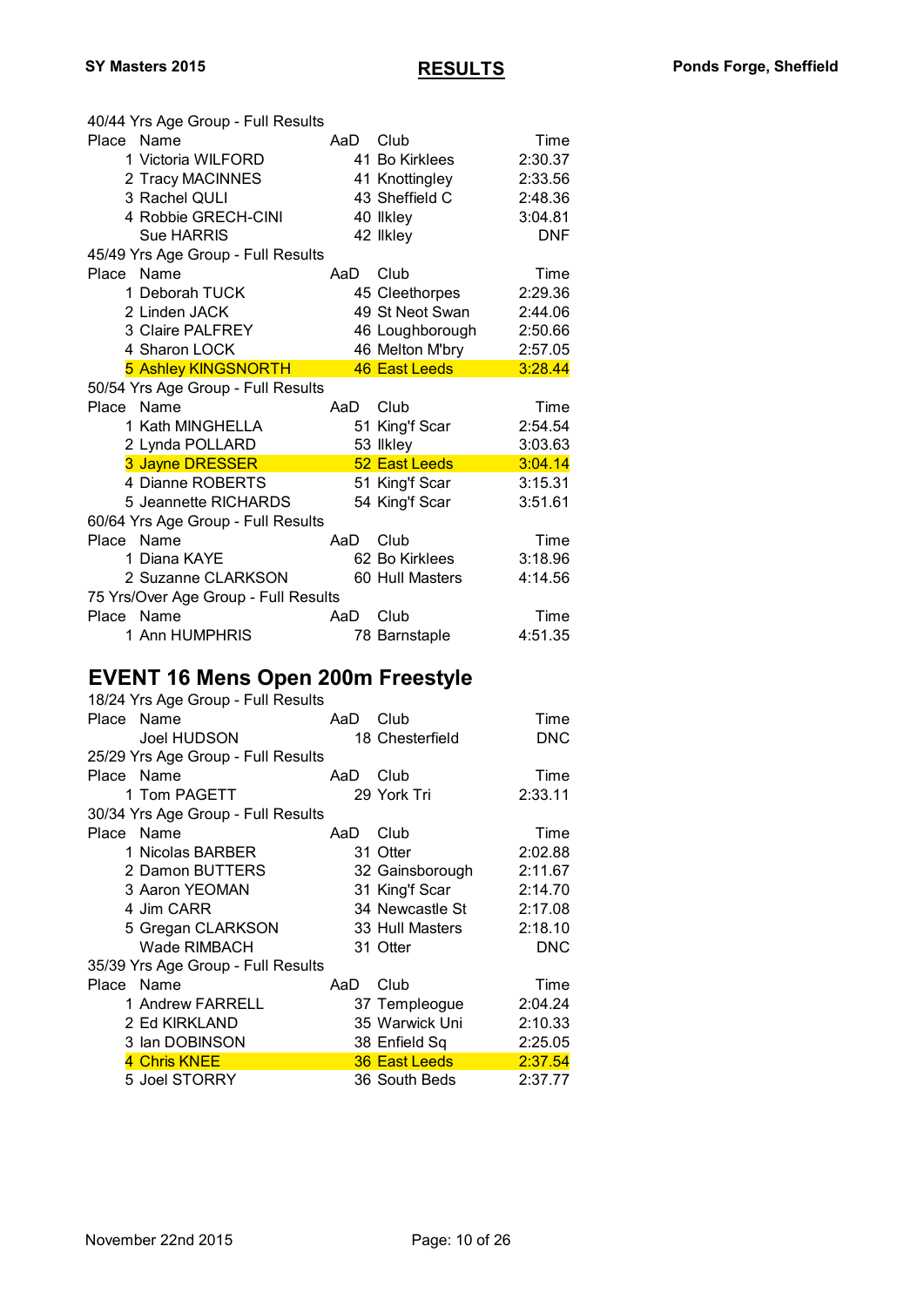| 40/44 Yrs Age Group - Full Results |      |                  |            |
|------------------------------------|------|------------------|------------|
| Place Name                         | AaD. | Club             | Time       |
| <b>Justin PALFREY</b><br>1.        |      | 44 Loughborough  | 2:19.35    |
| 2 Mike FURBY                       |      | 44 East Leeds    | 2:29.70    |
| 3 Richard PRIESTLEY                |      | 40 King'f Scar   | 2:29.76    |
| 45/49 Yrs Age Group - Full Results |      |                  |            |
| Place<br>Name                      | AaD  | Club             | Time       |
| 1 Kyran PARKER                     |      | 45 East Leeds    | $2:06.45*$ |
| 2 David CHANEY                     |      | 47 Gates & Whick | 2:15.10    |
| 3 Kevin MOMENT                     |      | 46 King'f Scar   | 2:41.21    |
| 4 Clive SMITH                      |      | 46 Etwall        | 2:51.00    |
| Paul CLEMENCE                      |      | 45 East Leeds    | <b>DNC</b> |
| <b>Spencer TURNER</b>              |      | 46 Basingstoke   | <b>DNC</b> |
| <b>Stuart HOYLE</b>                |      | 49 East Leeds    | <b>DNC</b> |
| 50/54 Yrs Age Group - Full Results |      |                  |            |
| Place Name                         | AaD  | Club             | Time       |
| 1 Andrew GRISTWOOD                 |      | 51 Cleethorpes   | 2:22.42    |
| 2 Stewart ROWE                     |      | 53 King'f Scar   | 2:23.98    |
| 3 Terry LEE                        |      | 51 Gates & Whick | 2:25.77    |
| 4 David RHODES                     |      | 50 York City     | 2:51.49    |
| Angus GREENWOOD                    |      | 50 Bo Kirklees   | DQ ST 1L   |
| 55/59 Yrs Age Group - Full Results |      |                  |            |
| Place<br>Name                      | AaD  | Club             | Time       |
| 1 Mark JONES                       |      | 55 Everton       | 2:20.47    |
| 2 Anthony GREENER                  |      | 57 Newcastle St  | 2:25.04    |
| <b>Peter FRENCH</b>                |      | 57 Newcastle     | <b>DNC</b> |
| 60/64 Yrs Age Group - Full Results |      |                  |            |
| Place<br>Name                      | AaD  | Club             | Time       |
| 1 Ian PAULGER                      |      | 64 Lincoln Vulc  | 3:16.53    |
| <b>Paul FLETCHER</b>               |      | 64 East Leeds    | <b>DNC</b> |

# **EVENT 17 Womens Open 50m Butterfly**

18/24 Yrs Age Group - Full Results

| Place      | Name                               | AaD | Club            | Time       |
|------------|------------------------------------|-----|-----------------|------------|
|            | 1 Leanne DAVIS                     |     | 19 Rotherham Mo | 32.10      |
|            | <b>2 Kristy DAVIS</b>              |     | 21 East Leeds   | 32.69      |
|            | 3 Rachael GORMAN                   |     | 24 Trafford Met | 33.76      |
|            | 4 Rebecca SANDERSON                |     | 18 Bo Barnsley  | 57.05      |
|            | Natalie MCNAMARA                   |     | 22 Basingstoke  | <b>DNC</b> |
|            | 25/29 Yrs Age Group - Full Results |     |                 |            |
| Place Name |                                    | AaD | Club            | Time       |
|            | 1 Lucy RODWELL                     |     | 29 Sheffield C  | 32.20      |
|            | 2 Deborah CROSSLAND                |     | 28 Bo Kirklees  | 32.36      |
|            | 3 Rachel HINCHCLIFFE               |     | 27 Bo Kirklees  | 36.46      |
|            | <b>Helen MILLER</b>                |     | 25 York Tri     | <b>DNC</b> |
|            | 30/34 Yrs Age Group - Full Results |     |                 |            |
| Place Name |                                    | AaD | Club            | Time       |
|            | 1 Emma OLIVER                      |     | 34 Andover      | 29.82      |
|            | 2 Rebecca MILNES                   |     | 31 NottmLeander | 31.04      |
|            | 3 Lisa POOLE                       |     | 32 Chesterfield | 31.94      |
|            | 4 Sarah HOOF                       |     | 30 Lincoln Vulc | 41.27      |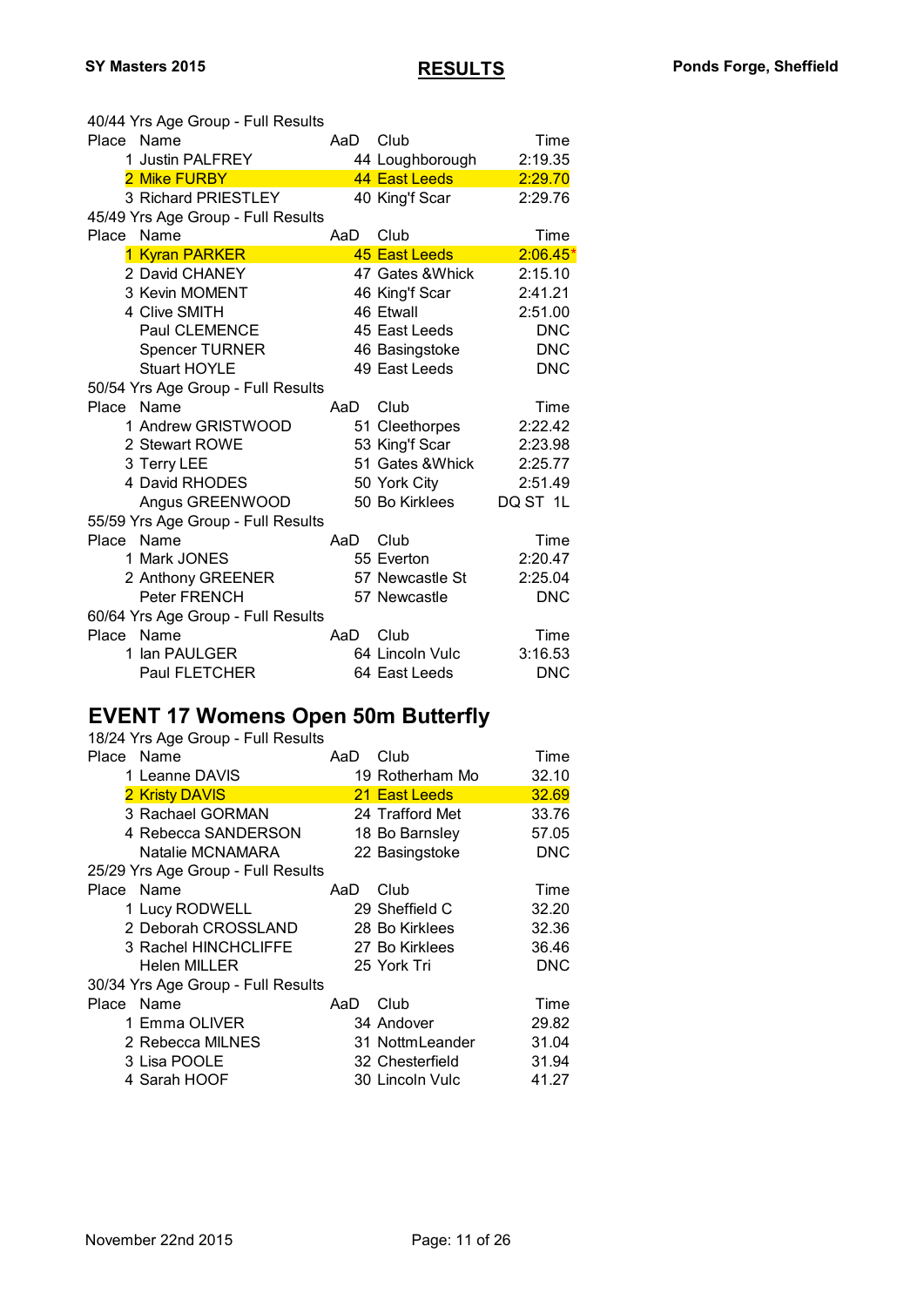|            | 35/39 Yrs Age Group - Full Results |     |                 |            |
|------------|------------------------------------|-----|-----------------|------------|
| Place Name |                                    | AaD | Club            | Time       |
|            | 1 Elizabeth KISS                   |     | 39 Chesterfield | 34.49      |
|            | 2 Jackie CARRIBINE                 |     | 36 Warr'ton Dol | 36.03      |
|            | <b>3 Lucy CHURM</b>                |     | 37 East Leeds   | 44.57      |
|            | 4 Louise MALOIGNE                  |     | 38 South Axholm | 57.11      |
|            | Michelle MATSON                    |     | 37 Basingstoke  | <b>DNC</b> |
|            | <b>Fleur PARKER</b>                |     | 39 Basingstoke  | <b>DNC</b> |
|            | 40/44 Yrs Age Group - Full Results |     |                 |            |
| Place      | Name                               | AaD | Club            | Time       |
|            | 1 Philippa RICKARD                 |     | 44 East Leeds   | 30.89      |
|            | 2 Jacqui MANN                      |     | 43 Etwall       | 33.74      |
|            | 3 Sally EVERS                      |     | 40 East Leeds   | 34.44      |
|            | 4 Nina CURRAN                      |     | 42 Hull Masters | 41.30      |
|            | 45/49 Yrs Age Group - Full Results |     |                 |            |
| Place Name |                                    | AaD | Club            | Time       |
|            | 1 Joanne HIGHFIELD                 |     | 47 Lincoln Vulc | 44.85      |
|            | 50/54 Yrs Age Group - Full Results |     |                 |            |
| Place Name |                                    | AaD | Club            | Time       |
|            | 1 Pauline FOOT                     |     | 50 York Tri     | 41.07      |
|            | 2 Dianne ROBERTS                   |     | 51 King'f Scar  | 52.01      |
|            | 3 Jeannette RICHARDS               |     | 54 King'f Scar  | 59.15      |
|            | 55/59 Yrs Age Group - Full Results |     |                 |            |
| Place Name |                                    | AaD | Club            | Time       |
|            | 1 Carol JAMES                      |     | 55 Sheffield C  | 44.50      |
|            | 2 Janet BRIGGS                     |     | 56 Etwall       | 51.51      |

#### **EVENT 18 Mens Open 50m Butterfly**

| 18/24 Yrs Age Group - Full Results |     |                 |            |
|------------------------------------|-----|-----------------|------------|
| Place Name                         | AaD | Club            | Time       |
| 1 Kirk LIMBERT                     |     | 19 Knottingley  | 29.34      |
| 2 Richard FRYER                    |     | 22 East Leeds   | 29.89      |
| 3 Joel HUDSON                      |     | 18 Chesterfield | 31.03      |
| 25/29 Yrs Age Group - Full Results |     |                 |            |
| Place Name                         | AaD | Club            | Time       |
| 1 Craig GILLESPIE                  |     | 28 Otter        | 28.07      |
| 2 Robert SEXTON                    |     | 26 Stalybridge  | 28.77      |
| 3 Matthew LEES                     |     | 26 Rochdale     | 29.49      |
| 4 Peter BRADBURY                   |     | 28 Bo Kirklees  | 32.27      |
| 5 Robin EDGE                       |     | 26 Lincoln Vulc | 34.11      |
| 30/34 Yrs Age Group - Full Results |     |                 |            |
| Place Name                         | AaD | Club            | Time       |
| 1 Damon BUTTERS                    |     | 32 Gainsborough | 28.63      |
| 2 Andrew CZYZEWSKI                 |     | 32 Bo Kirklees  | 28.90      |
| 3 Richard HINSLEY                  |     | 30 Lichfield    | 34.54      |
| <b>Alex THURSTON</b>               |     | 34 NottmLeander | <b>DNC</b> |
| 35/39 Yrs Age Group - Full Results |     |                 |            |
| Place Name                         | AaD | Club            | Time       |
| 1 Matt LEACH                       |     | 39 Long Eaton   | 28.43      |
| 2 John MAJOR                       |     | 36 Hull Masters | 29.90      |
| 3 David STANIFORTH                 |     | 35 Hull Masters | 30.38      |
| 4 Joel STORRY                      |     | 36 South Beds   | 37.77      |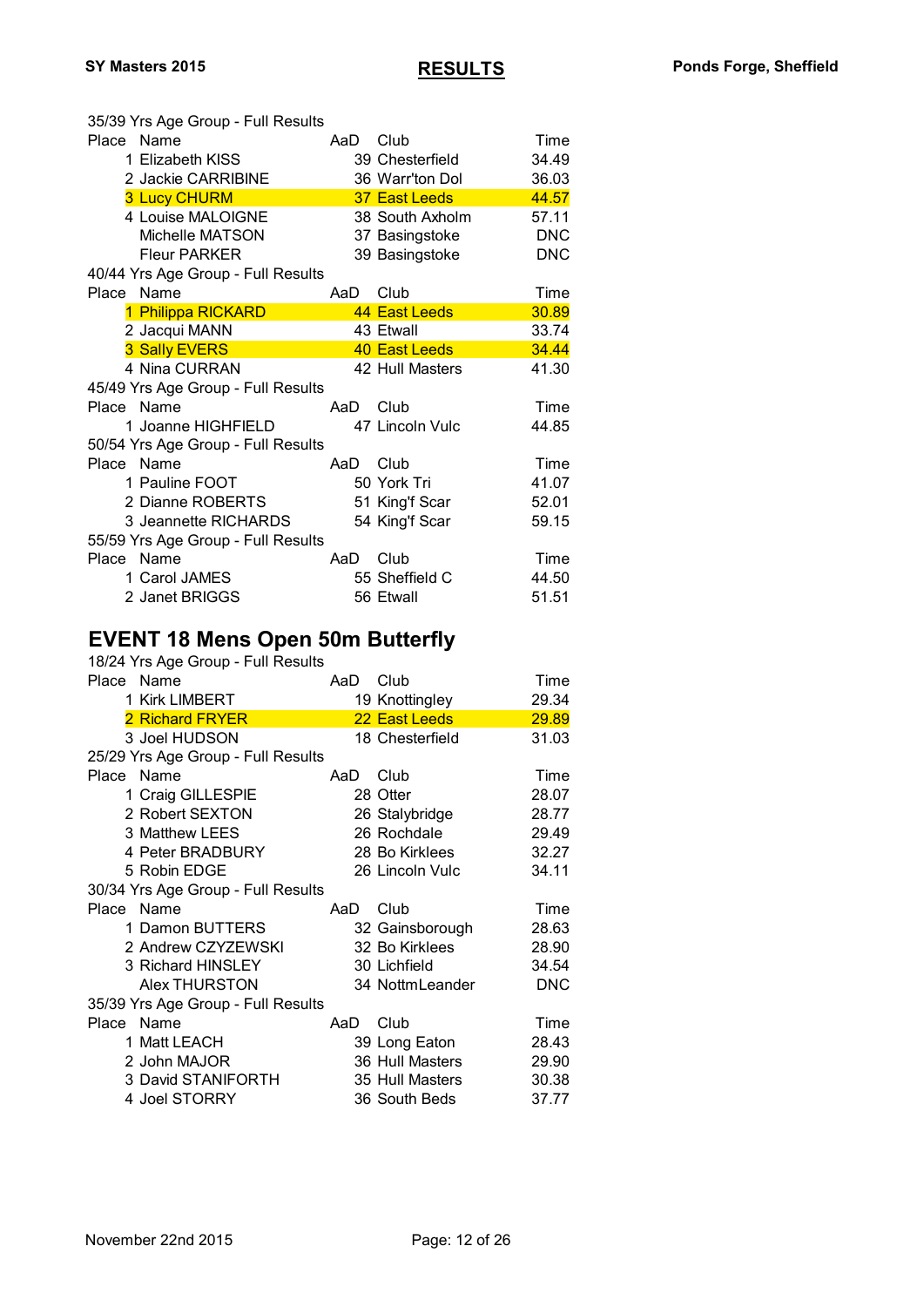| 40/44 Yrs Age Group - Full Results |     |                  |            |
|------------------------------------|-----|------------------|------------|
| Place Name                         | AaD | Club             | Time       |
| 1 Stuart HAMER                     |     | 40 Co Lincoln P  | 27.11      |
| 2 Mark SPEED                       |     | 44 Co Lincoln P  | 31.04      |
| 3 Greg CLARKE                      |     | 43 South Axholm  | 32.00      |
| 45/49 Yrs Age Group - Full Results |     |                  |            |
| Place Name                         | AaD | Club             | Time       |
| 1 Daryl MASON                      |     | 45 Potters Bar   | 26.36      |
| 2 Paul CLEMENCE                    |     | 45 East Leeds    | 27.14      |
| 3 David CHANEY                     |     | 47 Gates & Whick | 27.92      |
| 4 Matthew GOMEZ                    |     | 49 Co Oxford     | 29.77      |
| <b>5 Gary WRIGHT</b>               |     | 46 East Leeds    | 30.05      |
| <b>6 Kyran PARKER</b>              |     | 45 East Leeds    | 30.08      |
| 7 Richard STOCK                    |     | 48 Leic Peng     | 30.19      |
| 8 Marcel SCHOLTEN                  |     | 49 Modernians    | 30.52      |
| 9 Marc OVER                        |     | 46 March         | 31.15      |
| <b>Spencer TURNER</b>              |     | 46 Basingstoke   | <b>DNC</b> |
| Simon RIGG                         |     | 48 Rugby         | <b>DNC</b> |
| 50/54 Yrs Age Group - Full Results |     |                  |            |
| Name<br>Place                      | AaD | Club             | Time       |
| 1 David EMERSON                    |     | 53 East Leeds    | $27.02*$   |
| 2 Steve GOODALL                    |     | 50 Chesterfield  | 29.54      |
| 3 Peter ABELL                      |     | 51 NottmLeander  | 29.69      |
| 4 Matthew GRANT                    |     | 51 Gates & Whick | 32.09      |
| 5 Michael COMMONS                  |     | 54 Loughborough  | 32.14      |
| 6 Colin ROBBINS                    |     | 51 NottmLeander  | 34.15      |
| 7 Alan MARSH                       |     | 54 Rykneld       | 34.25      |
| 8 Brian ARMSTRONG                  |     | 53 Gloucester M  | 34.85      |
| 9 Stephen TYLER                    |     | 51 Colne         | 37.82      |
| 55/59 Yrs Age Group - Full Results |     |                  |            |
| Place<br>Name                      | AaD | Club             | Time       |
| 1 David BRADFORD                   |     | 57 Chesterfield  | 32.63      |
| 2 Mark JONES                       |     | 55 Everton       | 35.77      |
| 60/64 Yrs Age Group - Full Results |     |                  |            |
| Place<br>Name                      | AaD | Club             | Time       |
| 1 Ian PAULGER                      |     | 64 Lincoln Vulc  | 43.05      |
| 65/69 Yrs Age Group - Full Results |     |                  |            |
| Place Name                         | AaD | Club             | Time       |
| 1 Brian TAYLOR                     |     | 65 Adwick        | 36.49      |
| 2 Derek BOOTH                      |     | 66 Halton        | 38.23      |
| 3 Danny ROBERTS                    |     | 67 Co Sheffield  | 48.06      |
| 70/74 Yrs Age Group - Full Results |     |                  |            |
| Place Name                         | AaD | Club             | Time       |
| 1 Bill DUTTON                      |     | 71 Warr'ton Dol  | 46.70      |
|                                    |     |                  |            |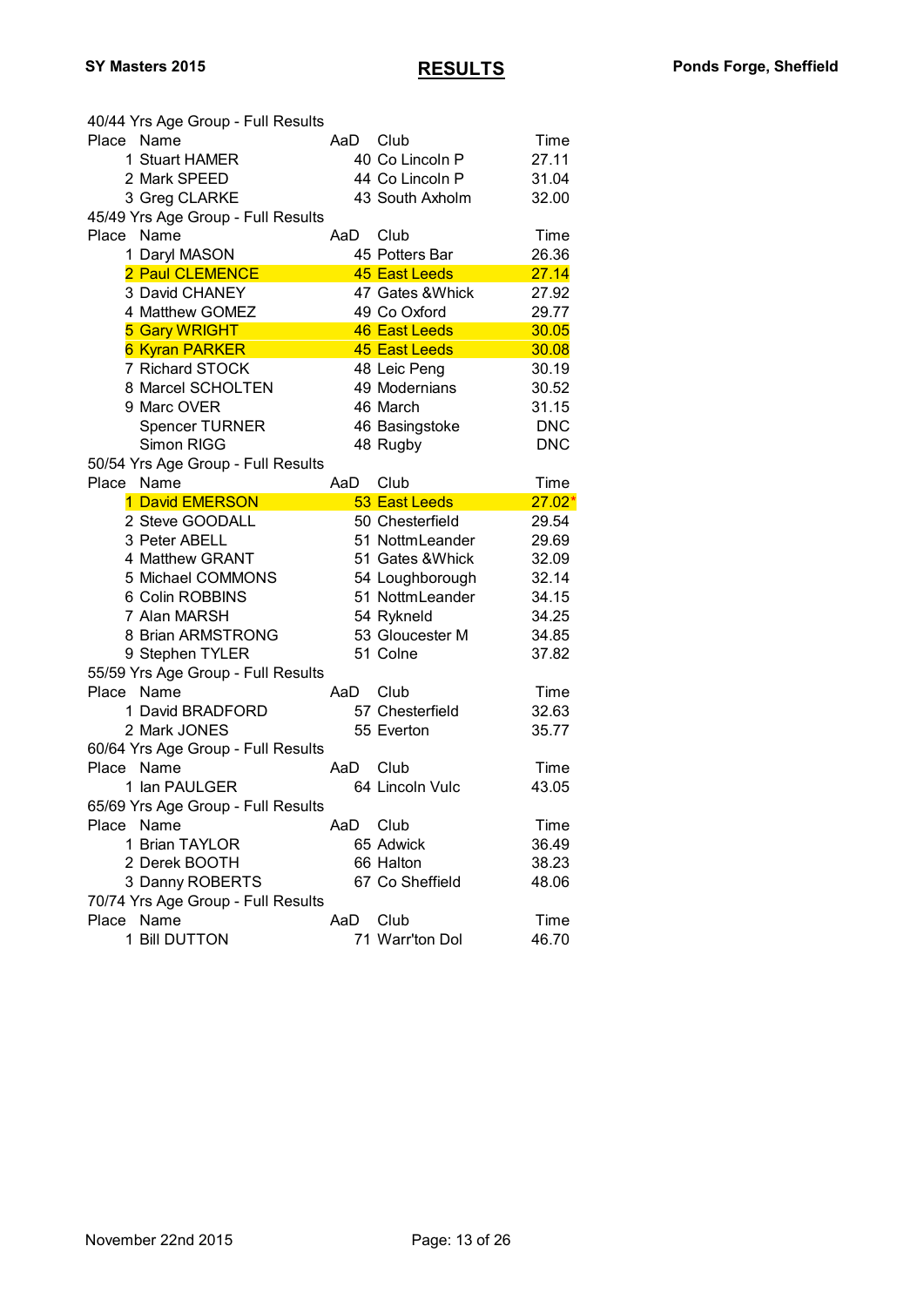### **EVENT 19 Womens Open 100m Backstroke**

| 18/24 Yrs Age Group - Full Results                  |     |                 |            |
|-----------------------------------------------------|-----|-----------------|------------|
| Place Name                                          | AaD | Club            | Time       |
| 1 Claudine WIVELL                                   |     | 21 Thirsk WH    | 1:19.31    |
| 2 Rebecca SANDERSON                                 |     | 18 Bo Barnsley  | 1:51.86    |
| 25/29 Yrs Age Group - Full Results                  |     |                 |            |
| Place Name                                          | AaD | Club            | Time       |
| 1 Deborah CROSSLAND                                 |     | 28 Bo Kirklees  | 1:14.06    |
| 2 Laura BOWDEN                                      |     | 28 Trafford Met | 1:18.08    |
| 3 Hannah SPRADBERY                                  |     | 27 Hull Masters | 1:19.51    |
| 4 Michelle JENKS                                    |     | 26 York City    | 1:20.64    |
| 5 Anna BINNS                                        |     | 27 Birmingham M | 2:17.97    |
| <b>Helen MILLER</b>                                 |     | 25 York Tri     | <b>DNC</b> |
| 35/39 Yrs Age Group - Full Results                  |     |                 |            |
| Name<br>Place                                       | AaD | Club            | Time       |
| 1 Elizabeth KISS                                    |     | 39 Chesterfield | 1:21.26    |
| 40/44 Yrs Age Group - Full Results                  |     |                 |            |
| Name<br>Place                                       | AaD | Club            | Time       |
| 1 Philippa RICKARD                                  |     | 44 East Leeds   | 1:16.02    |
|                                                     |     |                 |            |
| <b>Elizabeth SIMPSON</b>                            |     | 43 Long Eaton   | <b>DNC</b> |
| 45/49 Yrs Age Group - Full Results                  |     |                 |            |
| Place<br>Name                                       | AaD | Club            | Time       |
| 1 Lynne DAWSON                                      |     | 48 Chapeltown   | 1:29.33    |
| 2 Joanne BROOK                                      |     | 46 Bo Kirklees  | 1:31.73    |
| 3 Joanne HIGHFIELD                                  |     | 47 Lincoln Vulc | 1:42.48    |
| 50/54 Yrs Age Group - Full Results                  |     |                 |            |
| Place<br>Name                                       | AaD | Club            | Time       |
| 1 Judy BROWN                                        |     | 51 Warr'ton Dol | 1:17.63    |
| 2 Jane MUGGLETON                                    |     | 54 Sheffield C  | 1:43.34    |
| Karen GRAHAM                                        |     | 50 East Leeds   | <b>DNC</b> |
| <b>Julie HOYLE</b>                                  |     | 53 East Leeds   | <b>DNC</b> |
|                                                     |     |                 |            |
| 55/59 Yrs Age Group - Full Results<br>Name<br>Place | AaD | Club            | Time       |
| <b>Judith BARTON</b>                                |     | 59 Poole        | <b>DNC</b> |
| 60/64 Yrs Age Group - Full Results                  |     |                 |            |
| Place Name                                          | AaD | Club            | Time       |
| 1 Sue CUMMINGS                                      |     | 64 Bicester     | 1:42.86    |

#### **EVENT 20 Mens Open 100m Backstroke**

| 18/24 Yrs Age Group - Full Results |     |                 |            |
|------------------------------------|-----|-----------------|------------|
| Place Name                         | AaD | Club            | Time       |
| 1 George MORREAL                   |     | 23 Stalybridge  | 1:03.64    |
| 30/34 Yrs Age Group - Full Results |     |                 |            |
| Place Name                         | AaD | Club            | Time       |
| 1 Philip PRATT                     |     | 34 East Leeds   | 1:29.92    |
| Wade RIMBACH                       |     | 31 Otter        | <b>DNC</b> |
| <b>Alex THURSTON</b>               |     | 34 NottmLeander | <b>DNC</b> |
| 35/39 Yrs Age Group - Full Results |     |                 |            |
| Name<br>Place                      | AaD | Club            | Time       |
| 1 Ross TURNER                      |     | 35 Rugby        | 1:06.38    |
| <b>Chris KNEE</b>                  |     | 36 East Leeds   | DNC        |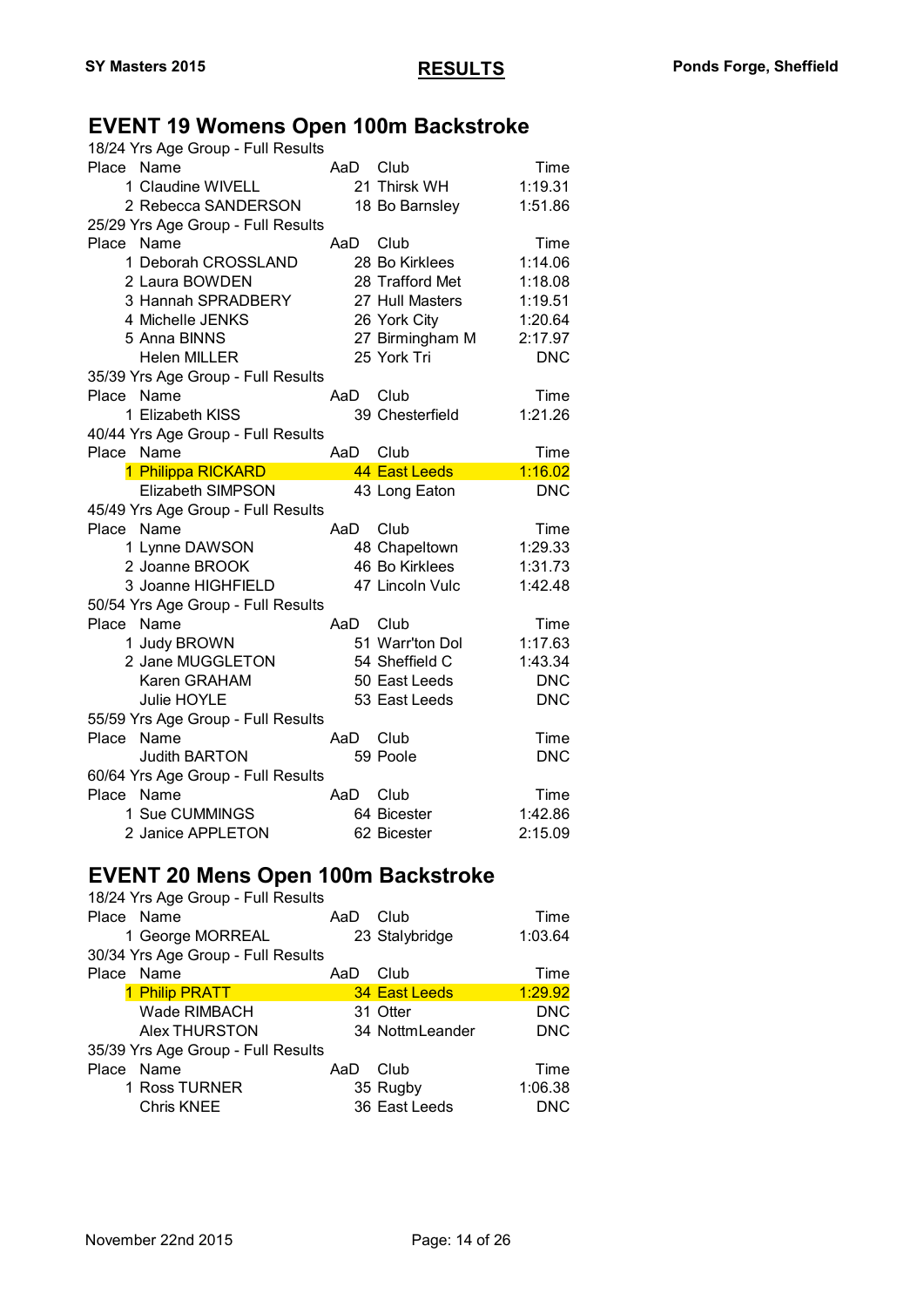| 40/44 Yrs Age Group - Full Results   |     |                  |            |
|--------------------------------------|-----|------------------|------------|
| Place Name                           | AaD | Club             | Time       |
| 1 Paul ALLEN                         |     | 43 Boston        | 1:03.63    |
| 2 Mike FURBY                         |     | 44 East Leeds    | $1:30.14*$ |
| 45/49 Yrs Age Group - Full Results   |     |                  |            |
| Place Name                           | AaD | Club             | Time       |
| 1 Kyran PARKER                       |     | 45 East Leeds    | 1:07.93    |
| 50/54 Yrs Age Group - Full Results   |     |                  |            |
| Place Name                           | AaD | Club             | Time       |
| 1 Russell MASON                      |     | 52 Warr'ton Dol  | 1:07.14    |
| 2 Stephen BOTTOMLEY 52 Bo Kirklees   |     |                  | 1:11.08    |
| <b>Terry LEE</b>                     |     | 51 Gates & Whick | <b>DNC</b> |
| 55/59 Yrs Age Group - Full Results   |     |                  |            |
| Place Name                           | AaD | Club             | Time       |
| 1 David CARTLEDGE                    |     | 55 Modernians    | 1:09.31    |
| 2 Mark JONES                         |     | 55 Everton       | 1:24.42    |
| 65/69 Yrs Age Group - Full Results   |     |                  |            |
| Place Name                           | AaD | Club             | Time       |
| 1 Chris THORP                        |     | 65 Etwall        | 1:33.68    |
| 75 Yrs/Over Age Group - Full Results |     |                  |            |
| Place Name                           | AaD | Club             | Time       |
| <b>Bill MOORE</b>                    |     | 78 East Leeds    | 1:50.55    |
| 2 Colin SAGE                         |     | 79 Hull Masters  | 1:55.02    |

# **EVENT 21 Womens Open 50m Freestyle**

| 18/24 Yrs Age Group - Full Results |     |                 |            |
|------------------------------------|-----|-----------------|------------|
| Name<br>Place                      | AaD | Club            | Time       |
| 1 Leanne DAVIS                     |     | 19 Rotherham Mo | 28.93      |
| 2 Kristy DAVIS                     |     | 21 East Leeds   | 30.09      |
| 3 Rachael GORMAN                   |     | 24 Trafford Met | 30.12      |
| 4 Rebecca SANDERSON                |     | 18 Bo Barnsley  | 41.10      |
| 25/29 Yrs Age Group - Full Results |     |                 |            |
| Place Name                         | AaD | Club            | Time       |
| 1 Louise HIGHTON                   |     | 27 York City    | 27.72      |
| 2 Rebecca O'BRIEN                  |     | 26 Maidenhead   | 28.40      |
| 3 Leanne ATKINS                    |     | 29 Long Eaton   | 28.90      |
| 4 Rebecca NEWMAN                   |     | 27 Newcastle St | 29.53      |
| 5 Lucy RODWELL                     |     | 29 Sheffield C  | 29.93      |
| 6 Fay HORTON                       |     | 26 Knottingley  | 30.51      |
| 7 Anna BINNS                       |     | 27 Birmingham M | 46.09      |
| 30/34 Yrs Age Group - Full Results |     |                 |            |
| Name<br>Place                      | AaD | Club            | Time       |
| 1 Rebecca MILNES                   |     | 31 NottmLeander | 28.17      |
| 2 Catherine MARKWELL               |     | 34 UEA Norwich  | 28.54      |
| 3 Lisa POOLE                       |     | 32 Chesterfield | 28.80      |
| 4 Leanne ANDERSON                  |     | 33 King'f Scar  | 31.25      |
| 35/39 Yrs Age Group - Full Results |     |                 |            |
| Name<br>Place                      | AaD | Club            | Time       |
| 1 Lucy CHURM                       |     | 37 East Leeds   | 29.73      |
| 2 Karen DAWSON                     |     | 39 East Leeds   | 32.78      |
| 3 Jackie CARRIBINE                 |     | 36 Warr'ton Dol | 33.32      |
| 4 Karen PUTLAND                    |     | 39 Sheffield C  | 33.89      |
| 5 Victoria HEWICK                  |     | 35 Hull Masters | 36.07      |
| 6 Ann-Marie BLOWMAN                |     | 36 Hull Masters | 38.34      |
| 7 Nicola BENSTEAD                  |     | 39 Hull Masters | 46.33      |
| Michelle MATSON                    |     | 37 Basingstoke  | <b>DNC</b> |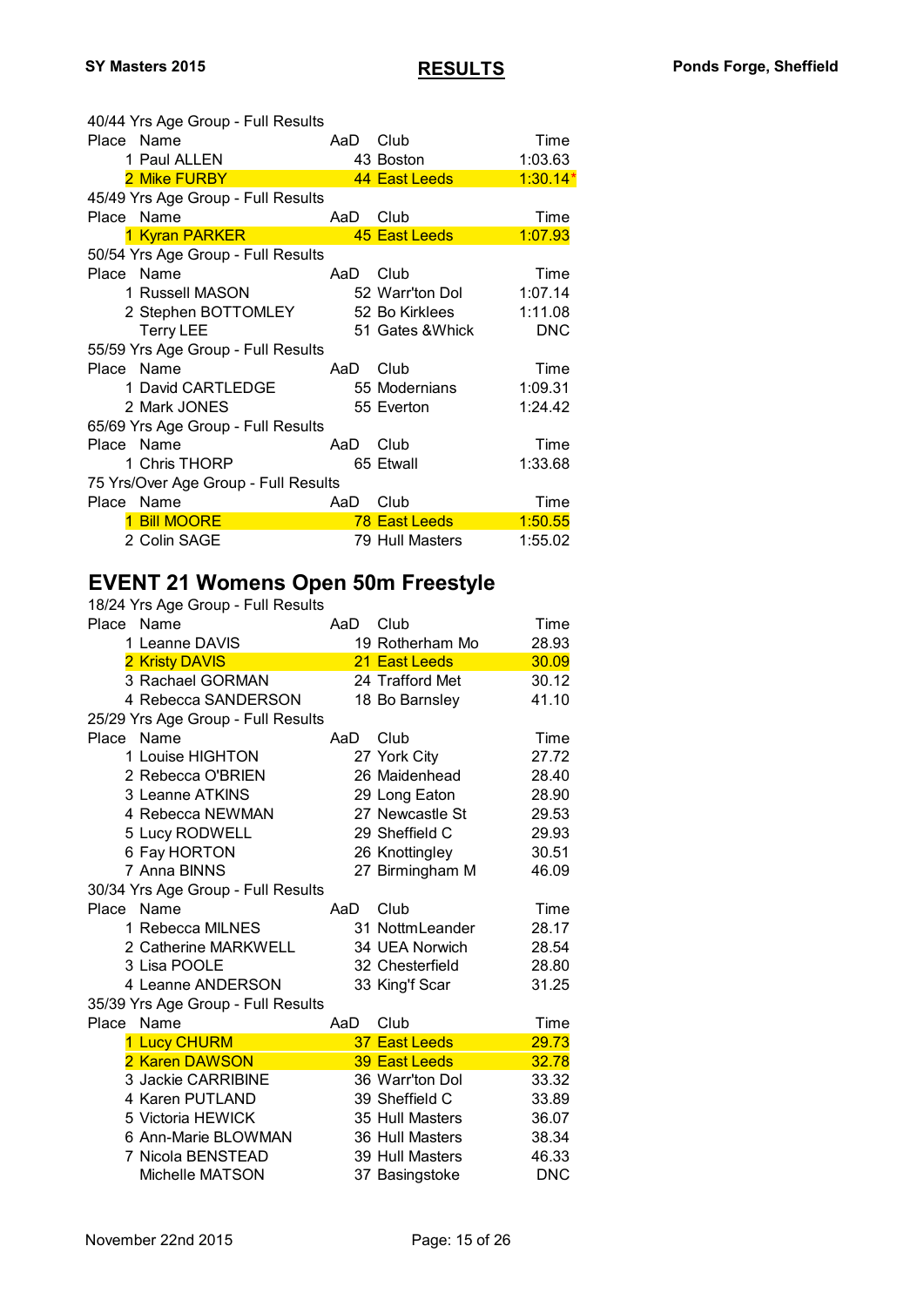| 40/44 Yrs Age Group - Full Results   |     |                                |                       |
|--------------------------------------|-----|--------------------------------|-----------------------|
| Place Name                           | AaD | Club                           | Time                  |
| 1 Jacqui MANN                        |     | 43 Etwall                      | 30.65                 |
| 2 Tracy MACINNES                     |     | 41 Knottingley                 | 30.93                 |
| 3 Sally EVERS                        |     | 40 East Leeds                  | 31.40                 |
| 4 Tara HAMER                         |     | 40 Co Lincoln P                | 33.18                 |
| 5 Sue HARRIS                         |     | 42 likley                      | 35.26                 |
| 6 Nina CURRAN                        |     | 42 Hull Masters                | 36.55                 |
| 7 Robbie GRECH-CINI                  |     | 40 Ilkley                      | 36.59                 |
| 45/49 Yrs Age Group - Full Results   |     |                                |                       |
| Name<br>Place                        | AaD | Club                           | Time                  |
| 1 Nina WILLIAMS                      |     | 45 East Leeds                  | 28.44                 |
| 2 Jeanne PETIT                       |     | 45 Chesham                     | 29.68                 |
| 3 Suzy HEGG                          |     | 45 Co Lincoln P                | 30.48                 |
| 4 Jo JOHNSON                         |     | 45 Gt Yarmouth                 | 31.72                 |
| 5 Linden JACK                        |     | 49 St Neot Swan                | 33.87                 |
| 6 Joanne BROOK                       |     | 46 Bo Kirklees                 | 35.82                 |
| 7 Fiona MCCALLUM                     |     | 46 South Axholm                | 37.21                 |
| 8 Ashley KINGSNORTH                  |     | 46 East Leeds                  | 42.08                 |
| 9 Jane SEDMAN                        |     | 47 King'f Scar                 | 49.81                 |
| 50/54 Yrs Age Group - Full Results   |     |                                |                       |
| Name<br>Place                        | AaD | Club                           | Time                  |
|                                      |     |                                |                       |
|                                      |     |                                |                       |
| 1 Julie HOYLE                        |     | 53 East Leeds                  | 29.76                 |
| 2 Carolyn IRVINE                     |     | 52 Bo Kirklees                 | 33.73                 |
| 3 Sue HOLLICK                        |     | 52 Co Lincoln P                | 35.80                 |
| 4 Kath MINGHELLA                     |     | 51 King'f Scar                 | 36.18                 |
| 5 Jayne DRESSER                      |     | 52 East Leeds                  | 38.99                 |
| 6 Dianne ROBERTS                     |     | 51 King'f Scar                 | 41.04                 |
| 7 Jeannette RICHARDS                 |     | 54 King'f Scar                 | 49.14                 |
| 55/59 Yrs Age Group - Full Results   |     |                                |                       |
| Place<br>Name                        | AaD | Club                           | Time                  |
| 1 Carol JAMES                        |     | 55 Sheffield C                 | 36.37                 |
| 2 Janet BRIGGS                       |     | 56 Etwall                      | 38.96                 |
| 3 Fran WLSON                         |     | 57 Croydon Amph                | 44.53                 |
| 60/64 Yrs Age Group - Full Results   |     |                                |                       |
| Place<br>Name                        | AaD | Club                           | Time                  |
| 1 Sue CUMMINGS                       |     | 64 Bicester                    | 41.83                 |
| 2 Anne RUSSELL                       |     | 64 Bicester                    | 41.99                 |
| 3 Suzanne CLARKSON                   |     | 60 Hull Masters                | 49.63                 |
| 4 Janice APPLETON                    |     | 62 Bicester                    | 52.40                 |
| 75 Yrs/Over Age Group - Full Results |     |                                |                       |
| Name<br>Place                        | AaD | Club                           | Time                  |
| 1 Ann HUMPHRIS<br>Valerie PRESTON    |     | 78 Barnstaple<br>79 Kings Corm | 1:00.22<br><b>DNC</b> |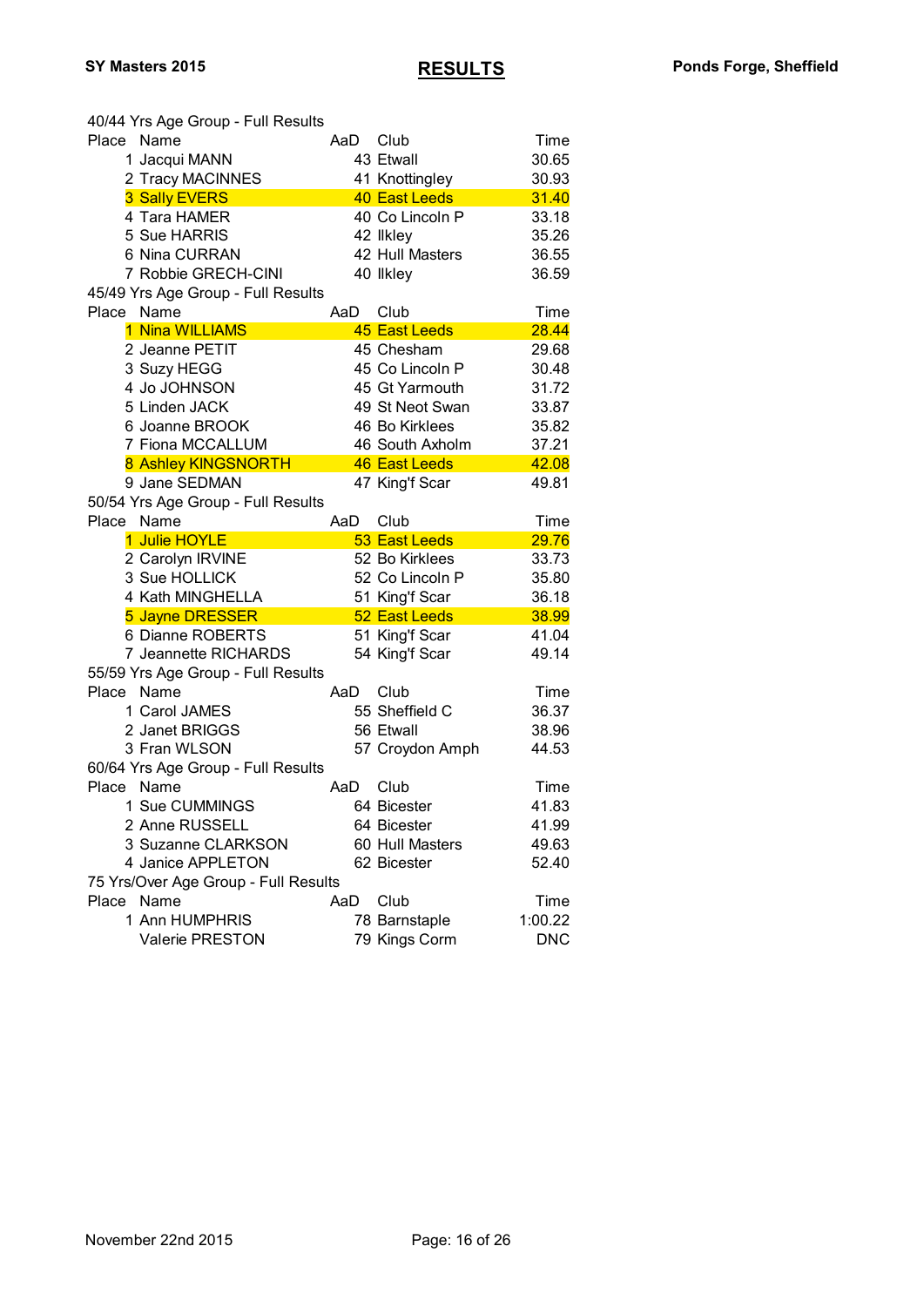# **EVENT 22 Mens Open 50m Freestyle**

|            | 18/24 Yrs Age Group - Full Results |      |                                |            |
|------------|------------------------------------|------|--------------------------------|------------|
| Place Name |                                    | AaD  | Club                           | Time       |
|            | 1 George MORREAL                   |      | 23 Stalybridge                 | 26.19      |
|            | 2 Joel HUDSON                      |      | 18 Chesterfield                | 27.13      |
|            | 3 Kirk LIMBERT                     |      | 19 Knottingley                 | 27.45      |
|            | 4 Richard FRYER                    |      | 22 East Leeds                  | 27.55      |
|            | 25/29 Yrs Age Group - Full Results |      |                                |            |
| Place      | Name                               | AaD  | Club                           | Time       |
|            | 1 Steven BARRATT                   |      | 25 Long Eaton                  | 25.46      |
|            | 2 Nick BOAZ                        |      | 28 York City                   | 25.50      |
|            | 3 Jack CHAMBERS                    |      | 27 Chesterfield                | 25.96      |
|            | 4 Robert SEXTON                    |      | 26 Stalybridge                 | 26.79      |
|            | <b>5 Tom SPENCER</b>               |      | 29 East Leeds                  | 27.36      |
|            | 6 Matthew LEES                     |      | 26 Rochdale                    | 27.40      |
|            | 7 Peter BRADBURY                   |      | 28 Bo Kirklees                 | 29.38      |
|            | 8 Andrea MEO                       |      | 25 York City                   | 30.81      |
|            | 9 Robin EDGE                       |      | 26 Lincoln Vulc                | 31.18      |
|            | 10 Tom PAGETT                      |      | 29 York Tri                    | 31.28      |
|            | 30/34 Yrs Age Group - Full Results |      |                                |            |
| Place      | Name                               | AaD  | Club                           | Time       |
|            | 1 Mark HEPPLES                     |      | 31 King'f Scar                 | 25.36      |
|            |                                    |      |                                |            |
|            | 2 James BARWICK                    |      | 33 East Leeds                  | 26.40      |
|            | 3 Andrew CZYZEWSKI                 |      | 32 Bo Kirklees                 | 26.45      |
|            | 4 Enrico HAHN                      |      | 34 Otter                       | 26.64      |
|            | 5 Gregan CLARKSON                  |      | 33 Hull Masters                | 28.24      |
|            | 35/39 Yrs Age Group - Full Results |      |                                |            |
| Place      | Name                               | AaD. | Club                           | Time       |
|            | 1 Ross TURNER                      |      |                                | 25.48      |
|            | 2 John MAJOR                       |      | 35 Rugby<br>36 Hull Masters    | 26.12      |
|            | 3 Andrew FARRELL                   |      |                                | 26.36      |
|            | 4 Matt LEACH                       |      | 37 Templeogue<br>39 Long Eaton | 26.43      |
|            | 5 David STANIFORTH                 |      | 35 Hull Masters                | 27.05      |
|            | 6 Ian DOBINSON                     |      | 38 Enfield Sq                  | 27.77      |
|            | 7 Michael CARSE                    |      | 36 Barnet Copt                 | 30.19      |
|            | 8 Joel STORRY                      |      | 36 South Beds                  | 31.05      |
|            | <b>Chris KNEE</b>                  |      | 36 East Leeds                  | <b>DNC</b> |
|            | 40/44 Yrs Age Group - Full Results |      |                                |            |
| Place      | Name                               | AaD  | Club                           | Time       |
|            | 1 Mark SPEED                       |      | 44 Co Lincoln P                | 27.59      |
|            | 2 Richard PRIESTLEY                |      | 40 King'f Scar                 | 29.42      |
|            | 3 Paul HARRIS                      |      | 43 South Axholm                | 30.30      |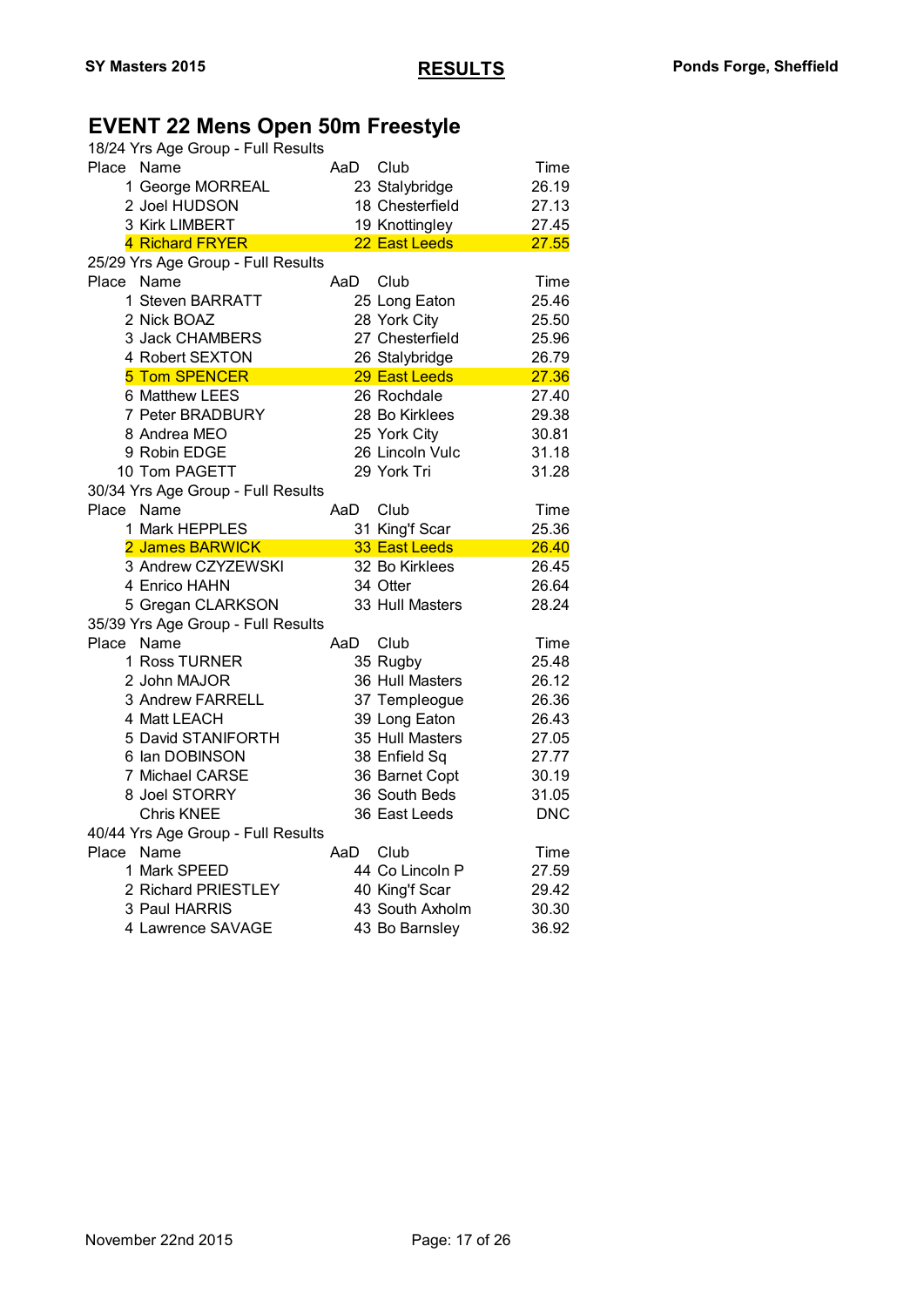|            | 45/49 Yrs Age Group - Full Results   |      |                      |            |
|------------|--------------------------------------|------|----------------------|------------|
| Place      | Name                                 |      | AaD Club             | Time       |
|            | 1 Daryl MASON                        |      | 45 Potters Bar       | 24.68      |
|            | 2 Marcel SCHOLTEN                    |      | 49 Modernians        | 25.98      |
|            | 3 Simon RIGG                         |      | 48 Rugby             | 26.33      |
|            | 4 Matthew GOMEZ                      |      | 49 Co Oxford         | 26.68      |
|            | <b>5 Gary WRIGHT</b>                 |      | <b>46 East Leeds</b> | 26.94      |
|            | 6 Richard STOCK                      |      | 48 Leic Peng         | 26.96      |
|            | <b>7 Stuart HOYLE</b>                |      | <b>49 East Leeds</b> | 27.98      |
|            | 8 Marc OVER                          |      | 46 March             | 29.28      |
|            | 9 Richard WITTY                      |      | 46 King'f Scar       | 30.68      |
|            | 10 Clive SMITH                       |      | 46 Etwall            | 32.46      |
|            | Paul CLEMENCE                        |      | 45 East Leeds        | <b>DNC</b> |
|            | <b>Kevin MOMENT</b>                  |      | 46 King'f Scar       | DQ ST 1L   |
|            | 50/54 Yrs Age Group - Full Results   |      |                      |            |
| Place      | Name                                 | AaD  | Club                 | Time       |
|            | 1 David EMERSON                      |      | 53 East Leeds        | 25.44      |
|            | 2 Michael COMMONS                    |      | 54 Loughborough      | 26.97      |
|            | 3 Peter ABELL                        |      | 51 NottmLeander      | 27.71      |
|            | 4 Matthew GRANT                      |      | 51 Gates & Whick     | 29.10      |
|            | 5 Stewart ROWE                       |      | 53 King'f Scar       | 29.22      |
|            | 6 Brian ARMSTRONG                    |      | 53 Gloucester M      | 32.48      |
|            | 7 David RHODES                       |      | 50 York City         | 33.64      |
|            | Paul ANJOS                           |      | 54 Bo Kirklees       | <b>DNC</b> |
|            | David HOGG                           |      | 51 Glasgow Nmds      | <b>DNC</b> |
|            | 55/59 Yrs Age Group - Full Results   |      |                      |            |
| Place      | Name                                 | AaD  | Club                 | Time       |
|            | 1 David BRADFORD                     |      | 57 Chesterfield      | 28.94      |
|            | 2 Mark JONES                         |      | 55 Everton           | 31.23      |
|            | Peter FRENCH                         |      | 57 Newcastle         | <b>DNC</b> |
|            | 65/69 Yrs Age Group - Full Results   |      |                      |            |
| Place      | Name                                 | AaD. | Club                 | Time       |
|            | 1 Brian TAYLOR                       |      | 65 Adwick            | 32.27      |
|            | 2 Derek BOOTH                        |      | 66 Halton            | 32.68      |
|            | 3 Danny ROBERTS                      |      | 67 Co Sheffield      | 35.11      |
|            | 4 Godfrey GREEN                      |      | 66 Co Lincoln P      | 38.82      |
|            | <b>5 Mike FULFORD</b>                |      | 69 East Leeds        | 44.86      |
|            | 70/74 Yrs Age Group - Full Results   |      |                      |            |
| Place Name |                                      | AaD  | Club                 | Time       |
|            | 1 Bill DUTTON                        |      | 71 Warr'ton Dol      | 40.26      |
|            | 75 Yrs/Over Age Group - Full Results |      |                      |            |
| Place Name |                                      | AaD  | Club                 | Time       |
|            | 1 Colin SAGE                         |      | 79 Hull Masters      | 42.82      |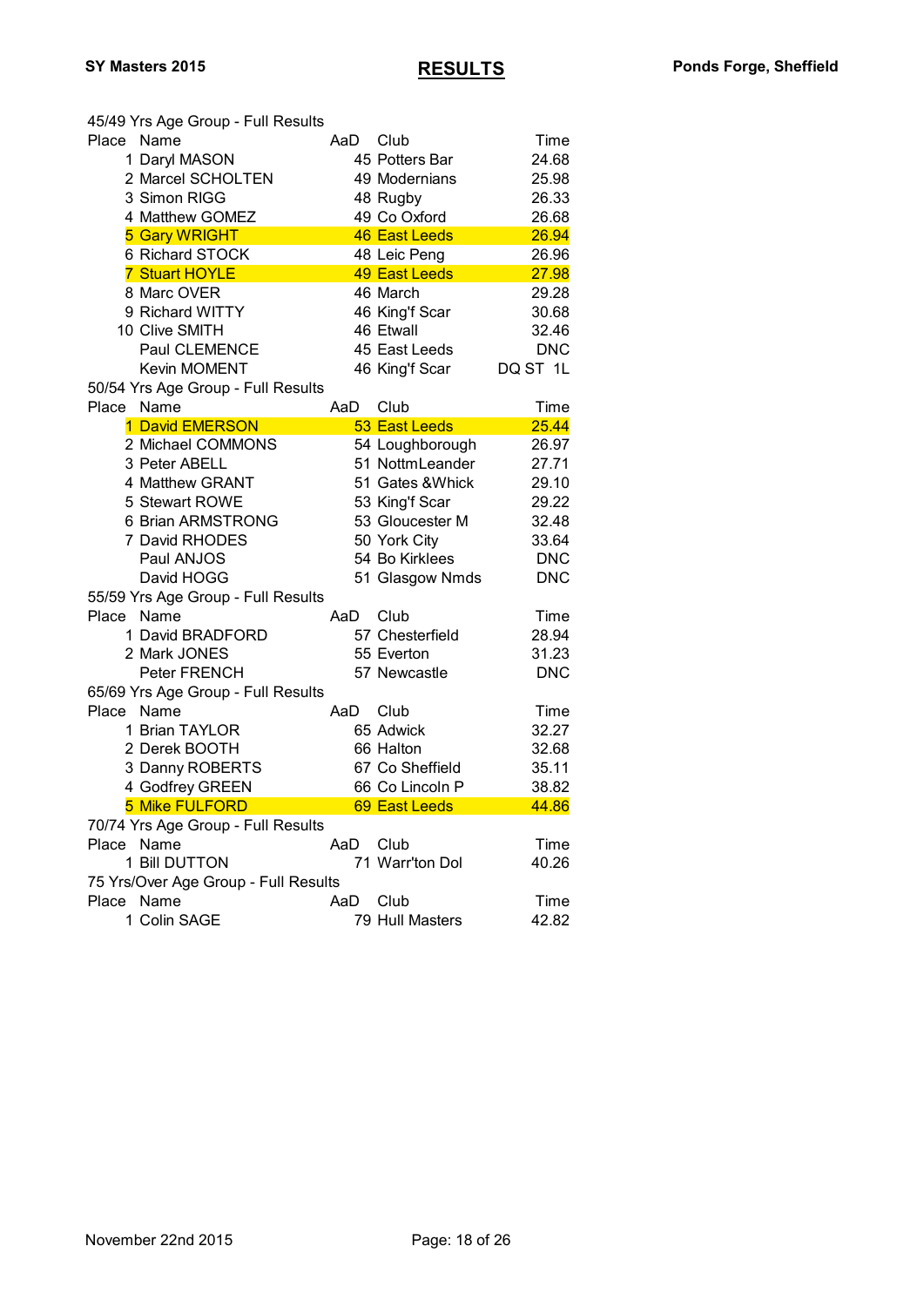### **EVENT 23 Womens Open 100m Breaststroke**

| 18/24 Yrs Age Group - Full Results |     |                     |                 |
|------------------------------------|-----|---------------------|-----------------|
| Place Name                         | AaD | Club                | Time            |
| 1 Ruth EWING                       |     | 22 Godalming        | 1:23.88         |
| 2 Claudine WIVELL                  |     | 21 Thirsk WH        | 1:27.17         |
| 3 Ruth BROWN                       |     | 19 Rotherham Mo     | 1:32.60         |
| 25/29 Yrs Age Group - Full Results |     |                     |                 |
| Place<br>Name                      | AaD | Club                | Time            |
| 1 Fay HORTON                       |     | 26 Knottingley      | 1:21.08         |
| 2 Rachel HINCHCLIFFE               |     | 27 Bo Kirklees      | 1:24.74         |
| 3 Sarah CLARKE                     |     | 29 Sudbury          | 1:34.02         |
| 4 Anna BINNS                       |     | 27 Birmingham M     | 2:35.79         |
| 30/34 Yrs Age Group - Full Results |     |                     |                 |
| Place Name                         | AaD | Club                | Time            |
| 1 Emma OLIVER                      |     | 34 Andover          | 1:14.92         |
| 2 Leanne ANDERSON                  |     | 33 King'f Scar      | 1:31.75         |
| 35/39 Yrs Age Group - Full Results |     |                     |                 |
| Place Name                         | AaD | Club                | Time            |
| 1 Jackie CARRIBINE                 |     | 36 Warr'ton Dol     | 1:30.06         |
| 2 Elizabeth KISS                   |     | 39 Chesterfield     | 1:32.50         |
| 3 Louise MALOIGNE                  |     | 38 South Axholm     | 2:04.92         |
|                                    |     |                     |                 |
| 40/44 Yrs Age Group - Full Results |     |                     |                 |
| Place<br>Name                      | AaD | Club                | Time            |
| 1 Sally EVERS                      |     | 40 East Leeds       | 1:28.59         |
| 45/49 Yrs Age Group - Full Results |     |                     |                 |
| Place Name                         | AaD | Club                | Time            |
| 1 Sharon LOCK                      |     | 46 Melton M'bry     | 1:21.40         |
| 2 Suzy HEGG                        |     | 45 Co Lincoln P     | 1:25.65         |
| 3 Jo JOHNSON                       |     | 45 Gt Yarmouth      | 1:31.37         |
| 4 Jane SEDMAN                      |     | 47 King'f Scar      | 1:49.92         |
| Ashley KINGSNORTH                  |     | 46 East Leeds       | <b>DNC</b>      |
| 50/54 Yrs Age Group - Full Results |     |                     |                 |
| Place<br>Name                      | AaD | Club                | Time            |
| 1 Wendy FIGURES                    |     | 50 Rotherham Mo     | 1:31.80         |
| 2 Pauline FOOT                     |     | 50 York Tri         | 1:37.44         |
| 3 Jane MUGGLETON                   |     | 54 Sheffield C      | 1:46.92         |
| Karen GRAHAM                       |     | 50 East Leeds       | <b>DNC</b>      |
| 60/64 Yrs Age Group - Full Results |     |                     |                 |
| Place Name<br>1 Anne RUSSELL       | AaD | Club<br>64 Bicester | Time<br>1:50.44 |

# **EVENT 24 Mens Open 100m Breaststroke**

| 25/29 Yrs Age Group - Full Results |     |                 |          |
|------------------------------------|-----|-----------------|----------|
| Place Name                         | AaD | Club            | Time     |
| 1 Stephen HESELTON                 |     | 26 East Leeds   | 1:04.83' |
| 2 Craig GILLESPIE                  |     | 28 Otter        | 1:08.94  |
| 3 Nick BOAZ                        |     | 28 York City    | 1:10.93  |
| 30/34 Yrs Age Group - Full Results |     |                 |          |
| Place Name                         | AaD | Club            | Time     |
| 1 Wade RIMBACH                     |     | 31 Otter        | 1:11.01  |
| 2 Enrico HAHN                      |     | 34 Otter        | 1:12.88  |
| 3 Damon BUTTERS                    |     | 32 Gainsborough | 1:13.32  |
| 4 Nicolas BARBER                   |     | 31 Otter        | 1:17.13  |
| 5 Andrew GREEN                     |     | 34 Co Lincoln P | 1:21.07  |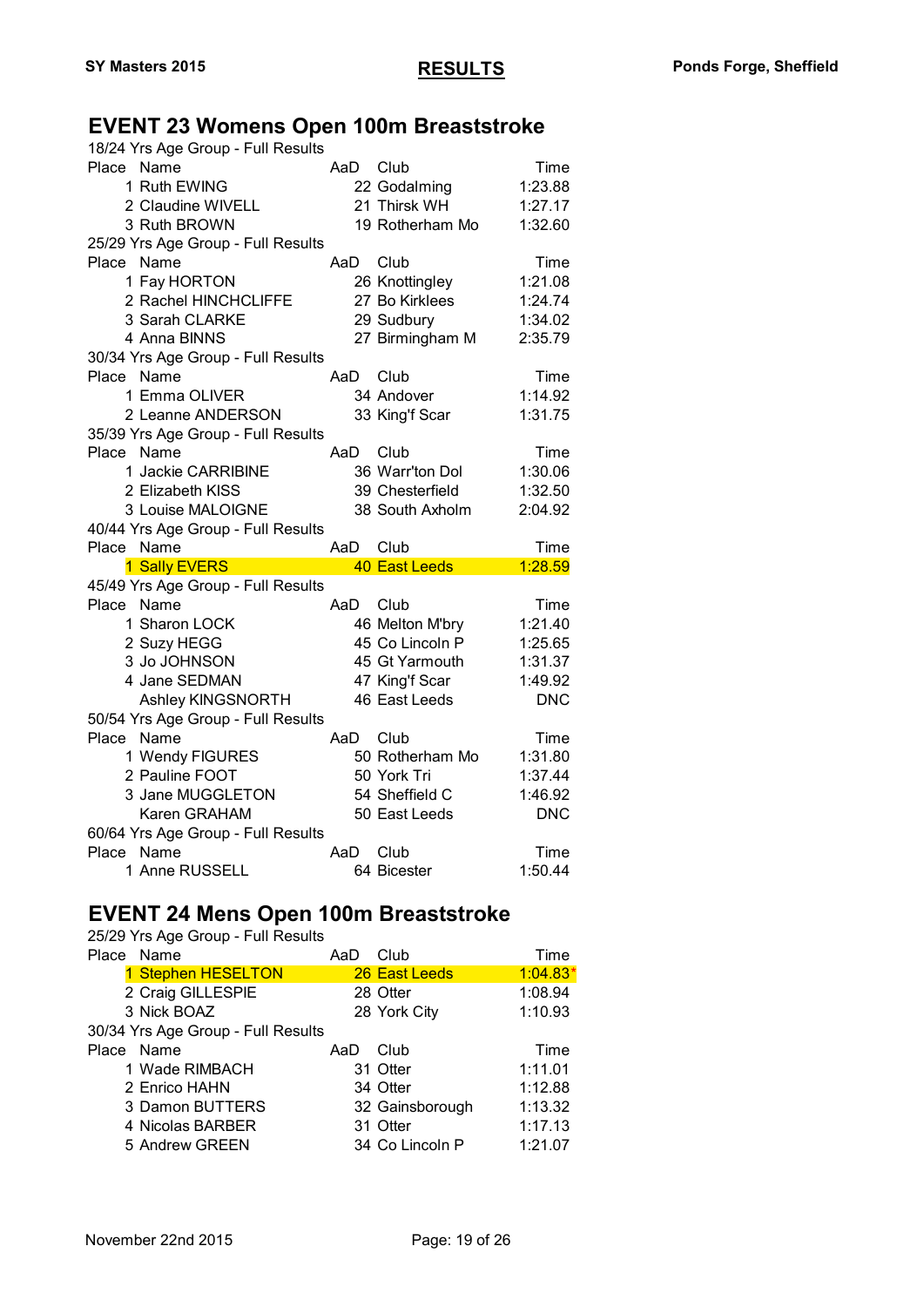|            | 35/39 Yrs Age Group - Full Results   |     |                      |            |
|------------|--------------------------------------|-----|----------------------|------------|
| Place      | Name                                 | AaD | Club                 | Time       |
|            | 1 Ed KIRKLAND                        |     | 35 Warwick Uni       | 1:14.24    |
|            | 2 Joel STORRY                        |     | 36 South Beds        | 1:24.94    |
|            | 3 Michael CARSE                      |     | 36 Barnet Copt       | 1:26.28    |
|            | lan DOBINSON                         |     | 38 Enfield Sq        | <b>DNC</b> |
|            | 40/44 Yrs Age Group - Full Results   |     |                      |            |
| Place      | Name                                 | AaD | Club                 | Time       |
|            | 1 Stuart HAMER                       |     | 40 Co Lincoln P      | 1:09.99    |
|            | 2 Greg CLARKE                        |     | 43 South Axholm      | 1:24.00    |
|            | 3 Mike FURBY                         |     | 44 East Leeds        | 1:40.11    |
|            | 4 Lawrence SAVAGE                    |     | 43 Bo Barnsley       | 1:45.02    |
|            | 45/49 Yrs Age Group - Full Results   |     |                      |            |
| Place      | Name                                 | AaD | Club                 | Time       |
|            | 1 Kyran PARKER                       |     | 45 East Leeds        | 1:15.16    |
|            | 2 Nicholas BRIDGE                    |     | 45 Co Oxford         | 1:19.76    |
|            | 50/54 Yrs Age Group - Full Results   |     |                      |            |
| Place      | Name                                 | AaD | Club                 | Time       |
|            | 1 Craig HEGGIE                       |     | 53 Copeland          | 1:16.05    |
|            | 2 Steve GOODALL                      |     | 50 Chesterfield      | 1:21.56    |
|            | 3 Stephen TYLER                      |     | 51 Colne             | 1:29.07    |
|            | 4 David RHODES                       |     | 50 York City         | 1:32.97    |
|            | Angus GREENWOOD                      |     | 50 Bo Kirklees       | <b>DNC</b> |
|            | 55/59 Yrs Age Group - Full Results   |     |                      |            |
| Place Name |                                      | AaD | Club                 | Time       |
|            | 1 Kevin BROWN                        |     | 55 Bo Kirklees       | 1:20.62    |
|            | 2 Mark JONES                         |     | 55 Everton           | 1:26.44    |
|            | 3 Robert STEEL                       |     | 58 NottmLeander      | 1:28.43    |
|            | 65/69 Yrs Age Group - Full Results   |     |                      |            |
| Place Name |                                      | AaD | Club                 | Time       |
|            | 1 Chris THORP                        |     | 65 Etwall            | 1:39.01    |
|            | 75 Yrs/Over Age Group - Full Results |     |                      |            |
| Place      | Name                                 | AaD | Club                 | Time       |
|            | <b>1 Bill MOORE</b>                  |     | <b>78 East Leeds</b> | 1:54.25    |

#### **EVENT 25 Womens Open 100m IM**

| 18/24 Yrs Age Group - Full Results |     |                 |            |
|------------------------------------|-----|-----------------|------------|
| Place Name                         | AaD | Club            | Time       |
| 1 Rachael GORMAN                   |     | 24 Trafford Met | 1:15.96    |
| 2 Claudine WIVELL                  |     | 21 Thirsk WH    | 1:19.87    |
| 3 Ruth BROWN                       |     | 19 Rotherham Mo | 1:22.86    |
| 4 Rebecca SANDERSON                |     | 18 Bo Barnsley  | 1:51.14    |
| 25/29 Yrs Age Group - Full Results |     |                 |            |
| Place Name                         | AaD | Club            | Time       |
| 1 Rebecca O'BRIEN                  |     | 26 Maidenhead   | 1:10.18    |
| 2 Fay HORTON                       |     | 26 Knottingley  | 1:16.37    |
| 3 Claire SNEE                      |     | 28 Rotherham Mo | 1:17.10    |
| 4 Hannah SPRADBERY                 |     | 27 Hull Masters | 1:21.00    |
| 5 Michelle JENKS                   |     | 26 York City    | 1:22.58    |
| 6 Sarah CLARKE                     |     | 29 Sudbury      | 1:32.18    |
| <b>Helen MILLER</b>                |     | 25 York Tri     | <b>DNC</b> |
| 30/34 Yrs Age Group - Full Results |     |                 |            |
| Place Name                         | AaD | Club            | Time       |
| 1 Rebecca MILNES                   |     | 31 NottmLeander | 1:10.26    |
| 2 Sarah HOOF                       |     | 30 Lincoln Vulc | 1:31.89    |
| Lisa POOLE                         |     | 32 Chesterfield | <b>DNC</b> |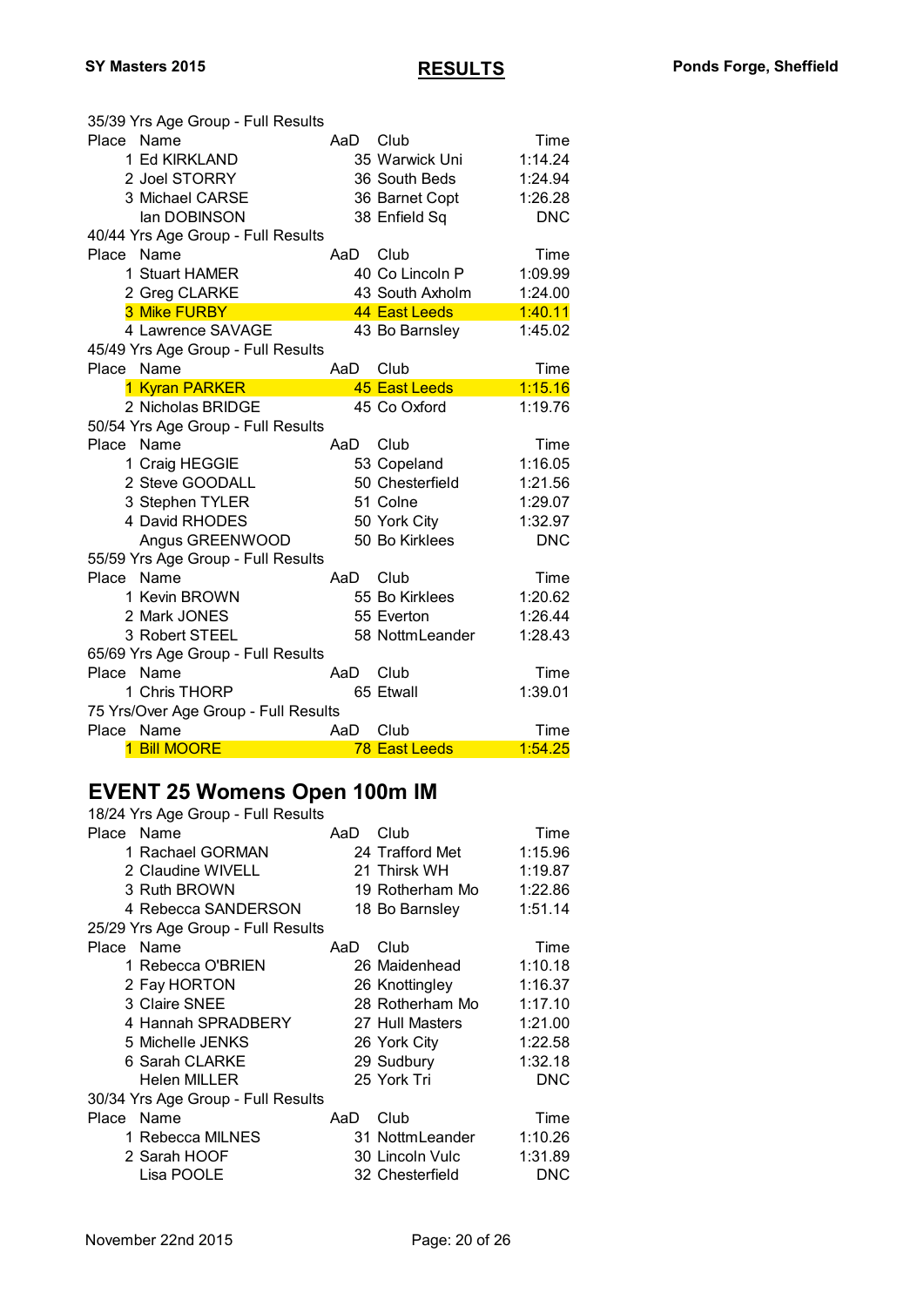| 35/39 Yrs Age Group - Full Results<br>Place<br>Name<br>AaD<br>Club<br>Time<br>1 Rachel WHITWELL<br>35 Bo Kirklees<br>1:10.97<br>1:16.87<br>2 Lucy CHURM<br>37 East Leeds<br>3 Elizabeth KISS<br>39 Chesterfield<br>1:21.21<br>4 Jackie CARRIBINE<br>36 Warr'ton Dol<br>1:24.48<br>5 Louise MALOIGNE<br>38 South Axholm<br>2:00.57<br>40/44 Yrs Age Group - Full Results<br>Place Name<br>Club<br>Time<br>AaD<br>1 Philippa RICKARD<br>44 East Leeds<br>1:14.92<br>45/49 Yrs Age Group - Full Results<br>Place Name<br>AaD<br>Club<br>Time<br>1 Sharon LOCK<br>46 Melton M'bry<br>1:21.03<br>47 Lincoln Vulc<br>2 Joanne HIGHFIELD<br>1:35.39<br>50/54 Yrs Age Group - Full Results<br>Place Name<br>AaD<br>Club<br>Time<br>1 Judy BROWN<br>51 Warr'ton Dol<br>1:20.47<br>2 Wendy FIGURES<br>50 Rotherham Mo<br>1:26.97<br>3 Dianne ROBERTS<br>51 King'f Scar<br>1:46.45<br>53 East Leeds<br><b>Julie HOYLE</b><br><b>DNC</b><br>55/59 Yrs Age Group - Full Results<br>Place<br>Name<br>Club<br>AaD<br>Time<br>1:37.28<br>1 Carol JAMES<br>55 Sheffield C<br>Fran WLSON<br>57 Croydon Amph<br><b>DNC</b><br><b>EVENT 26 Mens Open 100m IM</b><br>18/24 Yrs Age Group - Full Results<br>Name<br>Place<br>Club<br>AaD<br>Time<br>18 Chesterfield<br>1 Joel HUDSON<br>1:10.67<br>25/29 Yrs Age Group - Full Results<br>Name<br>Place<br>AaD<br>Club<br>Time<br>1 Tom SPENCER<br>29 East Leeds<br>1:10.64<br>2 Matthew LEES<br>1:11.84<br>26 Rochdale<br>3 Peter BRADBURY<br>28 Bo Kirklees<br>1:16.64<br><b>Robin EDGE</b><br>26 Lincoln Vulc<br>DQ T 2L<br>30/34 Yrs Age Group - Full Results<br>Club<br>Place Name<br>AaD<br>Time<br>1 Alex THURSTON<br>34 NottmLeander<br>58.99<br>2 Oliver ESPINASSE<br>1:02.24<br>31 Basingstoke<br>3 Wade RIMBACH<br>31 Otter<br>1:03.71<br>4 Andrew CZYZEWSKI<br>32 Bo Kirklees<br>1:09.75<br>5 Liam BRADLEY<br>1:12.44<br>32 Knottingley<br>Damon BUTTERS<br>32 Gainsborough<br><b>DNC</b><br>35/39 Yrs Age Group - Full Results<br>Place<br>Name<br>Club<br>Time<br>AaD<br>1 Ed KIRKLAND<br>35 Warwick Uni<br>1:06.28<br>2 John MAJOR<br>36 Hull Masters<br>1:10.16<br>3 Ian DOBINSON<br>38 Enfield Sq<br>1:13.96<br>4 Joel STORRY<br>36 South Beds<br>1:26.31<br>40/44 Yrs Age Group - Full Results |               |     |      |      |
|-------------------------------------------------------------------------------------------------------------------------------------------------------------------------------------------------------------------------------------------------------------------------------------------------------------------------------------------------------------------------------------------------------------------------------------------------------------------------------------------------------------------------------------------------------------------------------------------------------------------------------------------------------------------------------------------------------------------------------------------------------------------------------------------------------------------------------------------------------------------------------------------------------------------------------------------------------------------------------------------------------------------------------------------------------------------------------------------------------------------------------------------------------------------------------------------------------------------------------------------------------------------------------------------------------------------------------------------------------------------------------------------------------------------------------------------------------------------------------------------------------------------------------------------------------------------------------------------------------------------------------------------------------------------------------------------------------------------------------------------------------------------------------------------------------------------------------------------------------------------------------------------------------------------------------------------------------------------------------------------------------------------------------------------------------------------------------------------------------------------------------------------------------------------------------------------------------------------------------------------|---------------|-----|------|------|
|                                                                                                                                                                                                                                                                                                                                                                                                                                                                                                                                                                                                                                                                                                                                                                                                                                                                                                                                                                                                                                                                                                                                                                                                                                                                                                                                                                                                                                                                                                                                                                                                                                                                                                                                                                                                                                                                                                                                                                                                                                                                                                                                                                                                                                           |               |     |      |      |
|                                                                                                                                                                                                                                                                                                                                                                                                                                                                                                                                                                                                                                                                                                                                                                                                                                                                                                                                                                                                                                                                                                                                                                                                                                                                                                                                                                                                                                                                                                                                                                                                                                                                                                                                                                                                                                                                                                                                                                                                                                                                                                                                                                                                                                           |               |     |      |      |
|                                                                                                                                                                                                                                                                                                                                                                                                                                                                                                                                                                                                                                                                                                                                                                                                                                                                                                                                                                                                                                                                                                                                                                                                                                                                                                                                                                                                                                                                                                                                                                                                                                                                                                                                                                                                                                                                                                                                                                                                                                                                                                                                                                                                                                           |               |     |      |      |
|                                                                                                                                                                                                                                                                                                                                                                                                                                                                                                                                                                                                                                                                                                                                                                                                                                                                                                                                                                                                                                                                                                                                                                                                                                                                                                                                                                                                                                                                                                                                                                                                                                                                                                                                                                                                                                                                                                                                                                                                                                                                                                                                                                                                                                           |               |     |      |      |
|                                                                                                                                                                                                                                                                                                                                                                                                                                                                                                                                                                                                                                                                                                                                                                                                                                                                                                                                                                                                                                                                                                                                                                                                                                                                                                                                                                                                                                                                                                                                                                                                                                                                                                                                                                                                                                                                                                                                                                                                                                                                                                                                                                                                                                           |               |     |      |      |
|                                                                                                                                                                                                                                                                                                                                                                                                                                                                                                                                                                                                                                                                                                                                                                                                                                                                                                                                                                                                                                                                                                                                                                                                                                                                                                                                                                                                                                                                                                                                                                                                                                                                                                                                                                                                                                                                                                                                                                                                                                                                                                                                                                                                                                           |               |     |      |      |
|                                                                                                                                                                                                                                                                                                                                                                                                                                                                                                                                                                                                                                                                                                                                                                                                                                                                                                                                                                                                                                                                                                                                                                                                                                                                                                                                                                                                                                                                                                                                                                                                                                                                                                                                                                                                                                                                                                                                                                                                                                                                                                                                                                                                                                           |               |     |      |      |
|                                                                                                                                                                                                                                                                                                                                                                                                                                                                                                                                                                                                                                                                                                                                                                                                                                                                                                                                                                                                                                                                                                                                                                                                                                                                                                                                                                                                                                                                                                                                                                                                                                                                                                                                                                                                                                                                                                                                                                                                                                                                                                                                                                                                                                           |               |     |      |      |
|                                                                                                                                                                                                                                                                                                                                                                                                                                                                                                                                                                                                                                                                                                                                                                                                                                                                                                                                                                                                                                                                                                                                                                                                                                                                                                                                                                                                                                                                                                                                                                                                                                                                                                                                                                                                                                                                                                                                                                                                                                                                                                                                                                                                                                           |               |     |      |      |
|                                                                                                                                                                                                                                                                                                                                                                                                                                                                                                                                                                                                                                                                                                                                                                                                                                                                                                                                                                                                                                                                                                                                                                                                                                                                                                                                                                                                                                                                                                                                                                                                                                                                                                                                                                                                                                                                                                                                                                                                                                                                                                                                                                                                                                           |               |     |      |      |
|                                                                                                                                                                                                                                                                                                                                                                                                                                                                                                                                                                                                                                                                                                                                                                                                                                                                                                                                                                                                                                                                                                                                                                                                                                                                                                                                                                                                                                                                                                                                                                                                                                                                                                                                                                                                                                                                                                                                                                                                                                                                                                                                                                                                                                           |               |     |      |      |
|                                                                                                                                                                                                                                                                                                                                                                                                                                                                                                                                                                                                                                                                                                                                                                                                                                                                                                                                                                                                                                                                                                                                                                                                                                                                                                                                                                                                                                                                                                                                                                                                                                                                                                                                                                                                                                                                                                                                                                                                                                                                                                                                                                                                                                           |               |     |      |      |
|                                                                                                                                                                                                                                                                                                                                                                                                                                                                                                                                                                                                                                                                                                                                                                                                                                                                                                                                                                                                                                                                                                                                                                                                                                                                                                                                                                                                                                                                                                                                                                                                                                                                                                                                                                                                                                                                                                                                                                                                                                                                                                                                                                                                                                           |               |     |      |      |
|                                                                                                                                                                                                                                                                                                                                                                                                                                                                                                                                                                                                                                                                                                                                                                                                                                                                                                                                                                                                                                                                                                                                                                                                                                                                                                                                                                                                                                                                                                                                                                                                                                                                                                                                                                                                                                                                                                                                                                                                                                                                                                                                                                                                                                           |               |     |      |      |
|                                                                                                                                                                                                                                                                                                                                                                                                                                                                                                                                                                                                                                                                                                                                                                                                                                                                                                                                                                                                                                                                                                                                                                                                                                                                                                                                                                                                                                                                                                                                                                                                                                                                                                                                                                                                                                                                                                                                                                                                                                                                                                                                                                                                                                           |               |     |      |      |
|                                                                                                                                                                                                                                                                                                                                                                                                                                                                                                                                                                                                                                                                                                                                                                                                                                                                                                                                                                                                                                                                                                                                                                                                                                                                                                                                                                                                                                                                                                                                                                                                                                                                                                                                                                                                                                                                                                                                                                                                                                                                                                                                                                                                                                           |               |     |      |      |
|                                                                                                                                                                                                                                                                                                                                                                                                                                                                                                                                                                                                                                                                                                                                                                                                                                                                                                                                                                                                                                                                                                                                                                                                                                                                                                                                                                                                                                                                                                                                                                                                                                                                                                                                                                                                                                                                                                                                                                                                                                                                                                                                                                                                                                           |               |     |      |      |
|                                                                                                                                                                                                                                                                                                                                                                                                                                                                                                                                                                                                                                                                                                                                                                                                                                                                                                                                                                                                                                                                                                                                                                                                                                                                                                                                                                                                                                                                                                                                                                                                                                                                                                                                                                                                                                                                                                                                                                                                                                                                                                                                                                                                                                           |               |     |      |      |
|                                                                                                                                                                                                                                                                                                                                                                                                                                                                                                                                                                                                                                                                                                                                                                                                                                                                                                                                                                                                                                                                                                                                                                                                                                                                                                                                                                                                                                                                                                                                                                                                                                                                                                                                                                                                                                                                                                                                                                                                                                                                                                                                                                                                                                           |               |     |      |      |
|                                                                                                                                                                                                                                                                                                                                                                                                                                                                                                                                                                                                                                                                                                                                                                                                                                                                                                                                                                                                                                                                                                                                                                                                                                                                                                                                                                                                                                                                                                                                                                                                                                                                                                                                                                                                                                                                                                                                                                                                                                                                                                                                                                                                                                           |               |     |      |      |
|                                                                                                                                                                                                                                                                                                                                                                                                                                                                                                                                                                                                                                                                                                                                                                                                                                                                                                                                                                                                                                                                                                                                                                                                                                                                                                                                                                                                                                                                                                                                                                                                                                                                                                                                                                                                                                                                                                                                                                                                                                                                                                                                                                                                                                           |               |     |      |      |
|                                                                                                                                                                                                                                                                                                                                                                                                                                                                                                                                                                                                                                                                                                                                                                                                                                                                                                                                                                                                                                                                                                                                                                                                                                                                                                                                                                                                                                                                                                                                                                                                                                                                                                                                                                                                                                                                                                                                                                                                                                                                                                                                                                                                                                           |               |     |      |      |
|                                                                                                                                                                                                                                                                                                                                                                                                                                                                                                                                                                                                                                                                                                                                                                                                                                                                                                                                                                                                                                                                                                                                                                                                                                                                                                                                                                                                                                                                                                                                                                                                                                                                                                                                                                                                                                                                                                                                                                                                                                                                                                                                                                                                                                           |               |     |      |      |
|                                                                                                                                                                                                                                                                                                                                                                                                                                                                                                                                                                                                                                                                                                                                                                                                                                                                                                                                                                                                                                                                                                                                                                                                                                                                                                                                                                                                                                                                                                                                                                                                                                                                                                                                                                                                                                                                                                                                                                                                                                                                                                                                                                                                                                           |               |     |      |      |
|                                                                                                                                                                                                                                                                                                                                                                                                                                                                                                                                                                                                                                                                                                                                                                                                                                                                                                                                                                                                                                                                                                                                                                                                                                                                                                                                                                                                                                                                                                                                                                                                                                                                                                                                                                                                                                                                                                                                                                                                                                                                                                                                                                                                                                           |               |     |      |      |
|                                                                                                                                                                                                                                                                                                                                                                                                                                                                                                                                                                                                                                                                                                                                                                                                                                                                                                                                                                                                                                                                                                                                                                                                                                                                                                                                                                                                                                                                                                                                                                                                                                                                                                                                                                                                                                                                                                                                                                                                                                                                                                                                                                                                                                           |               |     |      |      |
|                                                                                                                                                                                                                                                                                                                                                                                                                                                                                                                                                                                                                                                                                                                                                                                                                                                                                                                                                                                                                                                                                                                                                                                                                                                                                                                                                                                                                                                                                                                                                                                                                                                                                                                                                                                                                                                                                                                                                                                                                                                                                                                                                                                                                                           |               |     |      |      |
|                                                                                                                                                                                                                                                                                                                                                                                                                                                                                                                                                                                                                                                                                                                                                                                                                                                                                                                                                                                                                                                                                                                                                                                                                                                                                                                                                                                                                                                                                                                                                                                                                                                                                                                                                                                                                                                                                                                                                                                                                                                                                                                                                                                                                                           |               |     |      |      |
|                                                                                                                                                                                                                                                                                                                                                                                                                                                                                                                                                                                                                                                                                                                                                                                                                                                                                                                                                                                                                                                                                                                                                                                                                                                                                                                                                                                                                                                                                                                                                                                                                                                                                                                                                                                                                                                                                                                                                                                                                                                                                                                                                                                                                                           |               |     |      |      |
|                                                                                                                                                                                                                                                                                                                                                                                                                                                                                                                                                                                                                                                                                                                                                                                                                                                                                                                                                                                                                                                                                                                                                                                                                                                                                                                                                                                                                                                                                                                                                                                                                                                                                                                                                                                                                                                                                                                                                                                                                                                                                                                                                                                                                                           |               |     |      |      |
|                                                                                                                                                                                                                                                                                                                                                                                                                                                                                                                                                                                                                                                                                                                                                                                                                                                                                                                                                                                                                                                                                                                                                                                                                                                                                                                                                                                                                                                                                                                                                                                                                                                                                                                                                                                                                                                                                                                                                                                                                                                                                                                                                                                                                                           |               |     |      |      |
|                                                                                                                                                                                                                                                                                                                                                                                                                                                                                                                                                                                                                                                                                                                                                                                                                                                                                                                                                                                                                                                                                                                                                                                                                                                                                                                                                                                                                                                                                                                                                                                                                                                                                                                                                                                                                                                                                                                                                                                                                                                                                                                                                                                                                                           |               |     |      |      |
|                                                                                                                                                                                                                                                                                                                                                                                                                                                                                                                                                                                                                                                                                                                                                                                                                                                                                                                                                                                                                                                                                                                                                                                                                                                                                                                                                                                                                                                                                                                                                                                                                                                                                                                                                                                                                                                                                                                                                                                                                                                                                                                                                                                                                                           |               |     |      |      |
|                                                                                                                                                                                                                                                                                                                                                                                                                                                                                                                                                                                                                                                                                                                                                                                                                                                                                                                                                                                                                                                                                                                                                                                                                                                                                                                                                                                                                                                                                                                                                                                                                                                                                                                                                                                                                                                                                                                                                                                                                                                                                                                                                                                                                                           |               |     |      |      |
|                                                                                                                                                                                                                                                                                                                                                                                                                                                                                                                                                                                                                                                                                                                                                                                                                                                                                                                                                                                                                                                                                                                                                                                                                                                                                                                                                                                                                                                                                                                                                                                                                                                                                                                                                                                                                                                                                                                                                                                                                                                                                                                                                                                                                                           |               |     |      |      |
|                                                                                                                                                                                                                                                                                                                                                                                                                                                                                                                                                                                                                                                                                                                                                                                                                                                                                                                                                                                                                                                                                                                                                                                                                                                                                                                                                                                                                                                                                                                                                                                                                                                                                                                                                                                                                                                                                                                                                                                                                                                                                                                                                                                                                                           |               |     |      |      |
|                                                                                                                                                                                                                                                                                                                                                                                                                                                                                                                                                                                                                                                                                                                                                                                                                                                                                                                                                                                                                                                                                                                                                                                                                                                                                                                                                                                                                                                                                                                                                                                                                                                                                                                                                                                                                                                                                                                                                                                                                                                                                                                                                                                                                                           |               |     |      |      |
|                                                                                                                                                                                                                                                                                                                                                                                                                                                                                                                                                                                                                                                                                                                                                                                                                                                                                                                                                                                                                                                                                                                                                                                                                                                                                                                                                                                                                                                                                                                                                                                                                                                                                                                                                                                                                                                                                                                                                                                                                                                                                                                                                                                                                                           |               |     |      |      |
|                                                                                                                                                                                                                                                                                                                                                                                                                                                                                                                                                                                                                                                                                                                                                                                                                                                                                                                                                                                                                                                                                                                                                                                                                                                                                                                                                                                                                                                                                                                                                                                                                                                                                                                                                                                                                                                                                                                                                                                                                                                                                                                                                                                                                                           |               |     |      |      |
|                                                                                                                                                                                                                                                                                                                                                                                                                                                                                                                                                                                                                                                                                                                                                                                                                                                                                                                                                                                                                                                                                                                                                                                                                                                                                                                                                                                                                                                                                                                                                                                                                                                                                                                                                                                                                                                                                                                                                                                                                                                                                                                                                                                                                                           |               |     |      |      |
|                                                                                                                                                                                                                                                                                                                                                                                                                                                                                                                                                                                                                                                                                                                                                                                                                                                                                                                                                                                                                                                                                                                                                                                                                                                                                                                                                                                                                                                                                                                                                                                                                                                                                                                                                                                                                                                                                                                                                                                                                                                                                                                                                                                                                                           |               |     |      |      |
|                                                                                                                                                                                                                                                                                                                                                                                                                                                                                                                                                                                                                                                                                                                                                                                                                                                                                                                                                                                                                                                                                                                                                                                                                                                                                                                                                                                                                                                                                                                                                                                                                                                                                                                                                                                                                                                                                                                                                                                                                                                                                                                                                                                                                                           |               |     |      |      |
|                                                                                                                                                                                                                                                                                                                                                                                                                                                                                                                                                                                                                                                                                                                                                                                                                                                                                                                                                                                                                                                                                                                                                                                                                                                                                                                                                                                                                                                                                                                                                                                                                                                                                                                                                                                                                                                                                                                                                                                                                                                                                                                                                                                                                                           |               |     |      |      |
|                                                                                                                                                                                                                                                                                                                                                                                                                                                                                                                                                                                                                                                                                                                                                                                                                                                                                                                                                                                                                                                                                                                                                                                                                                                                                                                                                                                                                                                                                                                                                                                                                                                                                                                                                                                                                                                                                                                                                                                                                                                                                                                                                                                                                                           |               |     |      |      |
|                                                                                                                                                                                                                                                                                                                                                                                                                                                                                                                                                                                                                                                                                                                                                                                                                                                                                                                                                                                                                                                                                                                                                                                                                                                                                                                                                                                                                                                                                                                                                                                                                                                                                                                                                                                                                                                                                                                                                                                                                                                                                                                                                                                                                                           |               |     |      |      |
|                                                                                                                                                                                                                                                                                                                                                                                                                                                                                                                                                                                                                                                                                                                                                                                                                                                                                                                                                                                                                                                                                                                                                                                                                                                                                                                                                                                                                                                                                                                                                                                                                                                                                                                                                                                                                                                                                                                                                                                                                                                                                                                                                                                                                                           |               |     |      |      |
|                                                                                                                                                                                                                                                                                                                                                                                                                                                                                                                                                                                                                                                                                                                                                                                                                                                                                                                                                                                                                                                                                                                                                                                                                                                                                                                                                                                                                                                                                                                                                                                                                                                                                                                                                                                                                                                                                                                                                                                                                                                                                                                                                                                                                                           |               |     |      |      |
|                                                                                                                                                                                                                                                                                                                                                                                                                                                                                                                                                                                                                                                                                                                                                                                                                                                                                                                                                                                                                                                                                                                                                                                                                                                                                                                                                                                                                                                                                                                                                                                                                                                                                                                                                                                                                                                                                                                                                                                                                                                                                                                                                                                                                                           |               |     |      |      |
|                                                                                                                                                                                                                                                                                                                                                                                                                                                                                                                                                                                                                                                                                                                                                                                                                                                                                                                                                                                                                                                                                                                                                                                                                                                                                                                                                                                                                                                                                                                                                                                                                                                                                                                                                                                                                                                                                                                                                                                                                                                                                                                                                                                                                                           |               |     |      |      |
|                                                                                                                                                                                                                                                                                                                                                                                                                                                                                                                                                                                                                                                                                                                                                                                                                                                                                                                                                                                                                                                                                                                                                                                                                                                                                                                                                                                                                                                                                                                                                                                                                                                                                                                                                                                                                                                                                                                                                                                                                                                                                                                                                                                                                                           |               |     |      |      |
| 43 South Axholm<br>1 Greg CLARKE<br>1:16.08                                                                                                                                                                                                                                                                                                                                                                                                                                                                                                                                                                                                                                                                                                                                                                                                                                                                                                                                                                                                                                                                                                                                                                                                                                                                                                                                                                                                                                                                                                                                                                                                                                                                                                                                                                                                                                                                                                                                                                                                                                                                                                                                                                                               | Name<br>Place | AaD | Club | Time |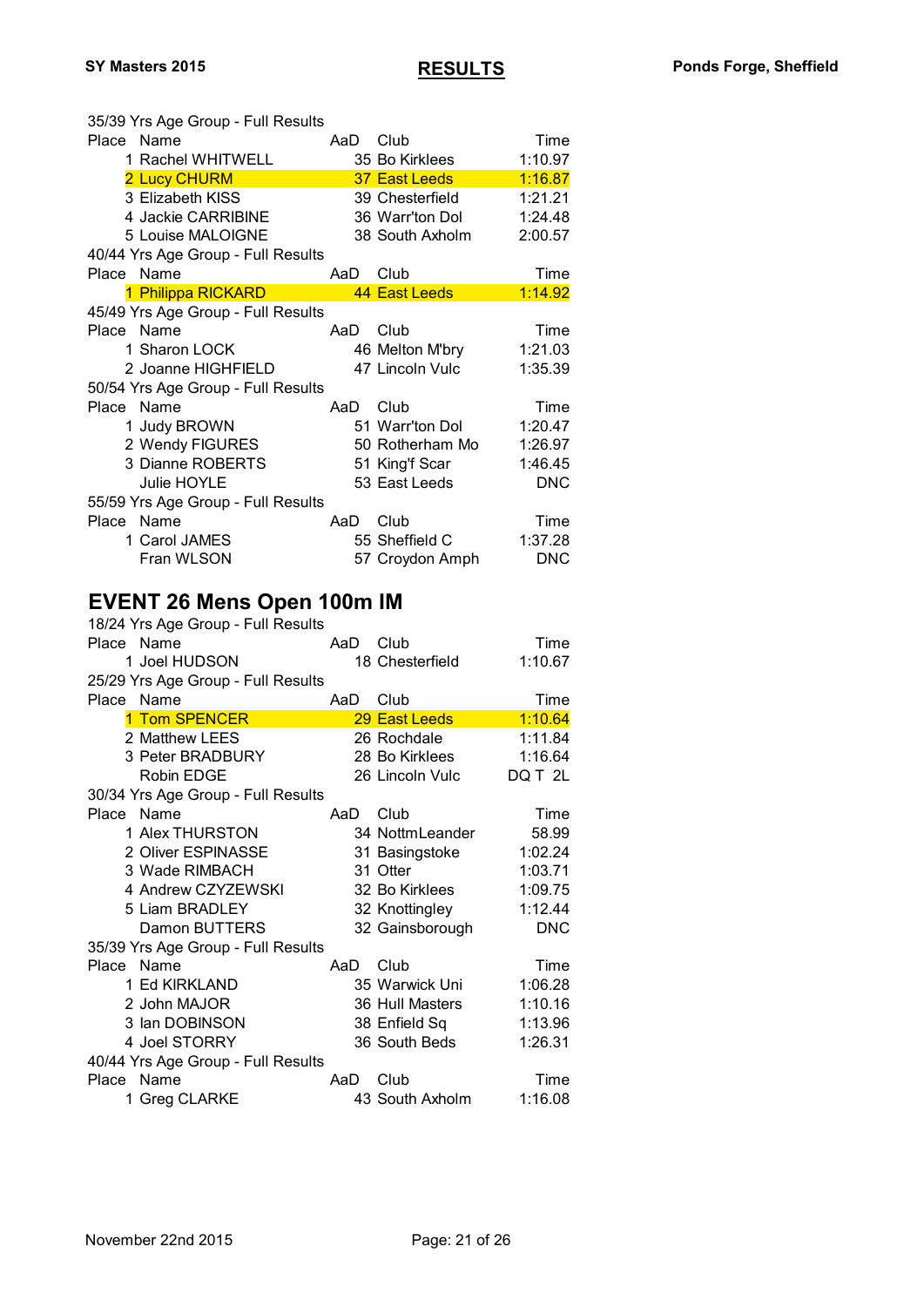45/49 Yrs Age Group - Full Results

| Place Name |                                      | AaD | Club             | Time       |
|------------|--------------------------------------|-----|------------------|------------|
|            | 1 Paul CLEMENCE                      |     | 45 East Leeds    | $1:02.30*$ |
|            | 2 Marcel SCHOLTEN                    |     | 49 Modernians    | 1:06.34    |
|            | 3 Matthew GOMEZ                      |     | 49 Co Oxford     | 1:07.71    |
|            | 4 Gary WRIGHT                        |     | 46 East Leeds    | 1:08.61    |
|            | 5 Stuart HOYLE                       |     | 49 East Leeds    | 1:08.97    |
|            | 6 Marc OVER                          |     | 46 March         | 1:16.51    |
|            | 7 Clive SMITH                        |     | 46 Etwall        | 1:25.22    |
|            | <b>Spencer TURNER</b>                |     | 46 Basingstoke   | <b>DNC</b> |
|            | 50/54 Yrs Age Group - Full Results   |     |                  |            |
| Place      | Name                                 | AaD | Club             | Time       |
|            | 1 Stephen BOTTOMLEY                  |     | 52 Bo Kirklees   | 1:11.05    |
|            | 2 Terry LEE                          |     | 51 Gates & Whick | 1:17.00    |
|            | 3 Brian ARMSTRONG                    |     | 53 Gloucester M  | 1:20.22    |
|            | 4 Alan MARSH                         |     | 54 Rykneld       | 1:22.03    |
|            | 55/59 Yrs Age Group - Full Results   |     |                  |            |
| Place Name |                                      | AaD | Club             | Time       |
|            | 1 David CARTLEDGE                    |     | 55 Modernians    | 1:08.05    |
|            | 2 David BRADFORD                     |     | 57 Chesterfield  | 1:16.66    |
|            | 3 Mark JONES                         |     | 55 Everton       | 1:17.30    |
|            | 60/64 Yrs Age Group - Full Results   |     |                  |            |
| Place Name |                                      | AaD | Club             | Time       |
|            | 1 Ian PAULGER                        |     | 64 Lincoln Vulc  | 1:40.60    |
|            | 65/69 Yrs Age Group - Full Results   |     |                  |            |
| Place Name |                                      | AaD | Club             | Time       |
|            | 1 Godfrey GREEN                      |     | 66 Co Lincoln P  | 1:35.34    |
|            | 2 Danny ROBERTS                      |     | 67 Co Sheffield  | 1:40.82    |
|            | 70/74 Yrs Age Group - Full Results   |     |                  |            |
| Place Name |                                      | AaD | Club             | Time       |
|            | 1 Bill DUTTON                        |     | 71 Warr'ton Dol  | 2:01.35    |
|            | 75 Yrs/Over Age Group - Full Results |     |                  |            |
| Place Name |                                      | AaD | Club             | Time       |
|            | 1 Colin SAGE                         |     | 79 Hull Masters  | 1:54.37    |

#### **EVENT 27 Womens Open 100m Freestyle**

| 18/24 Yrs Age Group - Full Results |     |                 |            |
|------------------------------------|-----|-----------------|------------|
| Place Name                         | AaD | Club            | Time       |
| 1 Leanne DAVIS                     |     | 19 Rotherham Mo | 1:02.75    |
| 2 Ruth EWING                       |     | 22 Godalming    | 1:05.56    |
| 3 Rebecca SANDERSON                |     | 18 Bo Barnsley  | 1:28.86    |
| <b>Kristy DAVIS</b>                |     | 21 East Leeds   | <b>DNC</b> |
| 25/29 Yrs Age Group - Full Results |     |                 |            |
| Place Name                         | AaD | Club            | Time       |
| 1 Louise HIGHTON                   |     | 27 York City    | 1:00.17    |
| 2 Rebecca NEWMAN                   |     | 27 Newcastle St | 1:02.43    |
| 3 Leanne ATKINS                    |     | 29 Long Eaton   | 1:03.64    |
| 4 Claire SNEE                      |     | 28 Rotherham Mo | 1:06.49    |
| 5 Deborah CROSSLAND                |     | 28 Bo Kirklees  | 1:07.63    |
| 6 Laura BOWDEN                     |     | 28 Trafford Met | 1:08.26    |
| 7 Hannah SPRADBERY                 |     | 27 Hull Masters | 1:12.17    |
| 8 Anna BINNS                       |     | 27 Birmingham M | 1:38.86    |
| <b>Helen MILLER</b>                |     | 25 York Tri     | DNC        |
| Rebecca O'BRIEN                    |     | 26 Maidenhead   | DNC        |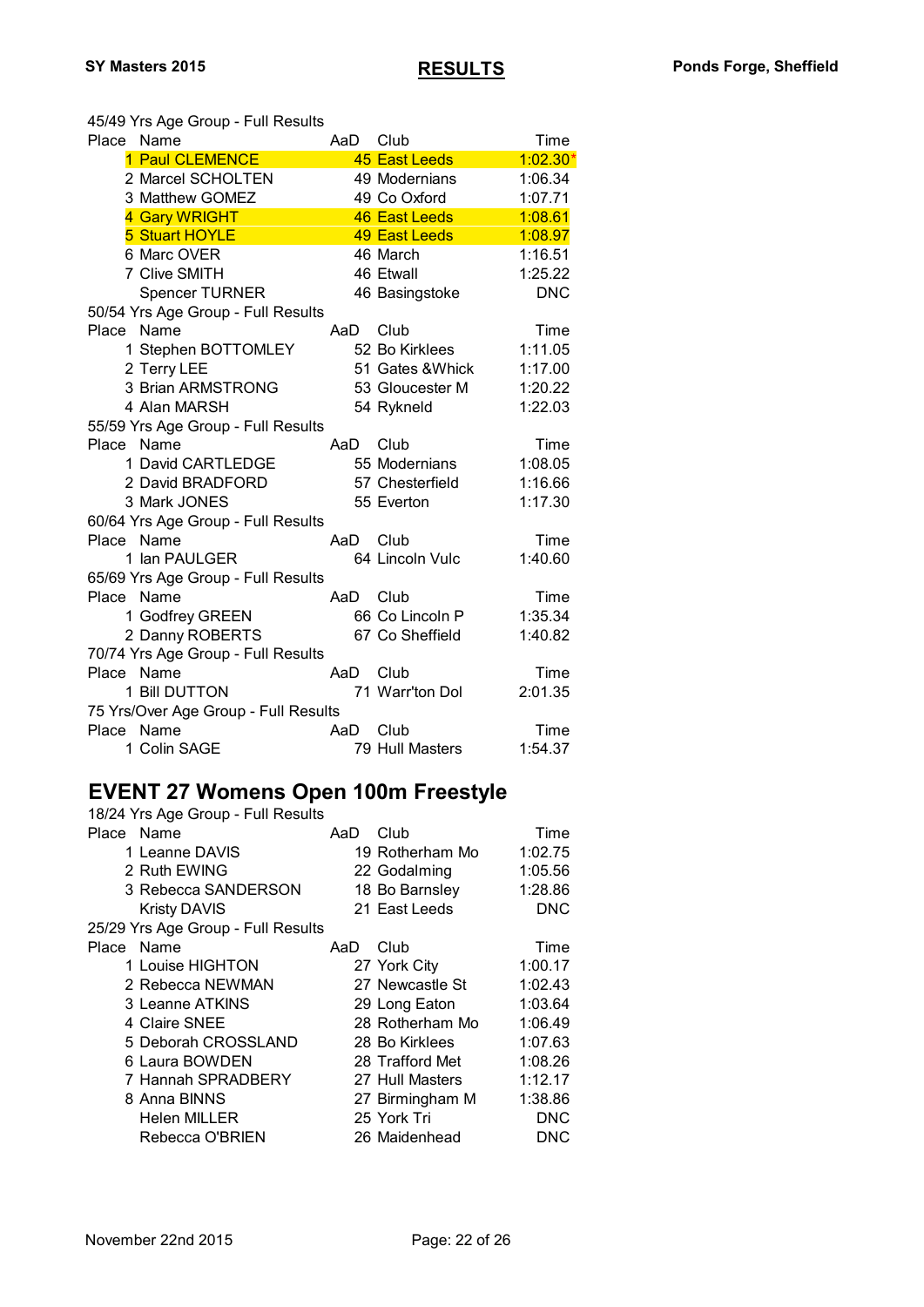| 30/34 Yrs Age Group - Full Results |     |                                 |            |
|------------------------------------|-----|---------------------------------|------------|
| Place Name                         | AaD | Club                            | Time       |
| 1 Catherine MARKWELL               |     | 34 UEA Norwich                  | 1:03.90    |
| 2 Leanne ANDERSON                  |     | 33 King'f Scar                  | 1:10.69    |
| 3 Sarah HOOF                       |     | 30 Lincoln Vulc                 | 1:19.58    |
| 35/39 Yrs Age Group - Full Results |     |                                 |            |
| Name<br>Place                      | AaD | Club                            | Time       |
| 1 Karen DAWSON                     |     | 39 East Leeds                   | 1:13.65    |
| Michelle MATSON                    |     | 37 Basingstoke                  | <b>DNC</b> |
| <b>Fleur PARKER</b>                |     | 39 Basingstoke                  | <b>DNC</b> |
| 40/44 Yrs Age Group - Full Results |     |                                 |            |
| Name<br>Place                      | AaD | Club                            | Time       |
|                                    |     |                                 |            |
| 1 Tracy MACINNES                   |     | 41 Knottingley                  | 1:08.83    |
| 2 Rachel QULI                      |     | 43 Sheffield C                  | 1:16.43    |
| 3 Sue HARRIS                       |     | 42 Ilkley                       | 1:19.04    |
| 4 Robbie GRECH-CINI                |     | 40 Ilkley                       | 1:22.85    |
| Elizabeth SIMPSON                  |     | 43 Long Eaton                   | <b>DNC</b> |
| 45/49 Yrs Age Group - Full Results |     |                                 |            |
| Name<br>Place                      | AaD | Club                            | Time       |
| 1 Jeanne PETIT                     |     | 45 Chesham                      | 1:05.52    |
| 2 Jo JOHNSON                       |     | 45 Gt Yarmouth                  | 1:11.00    |
| 3 Lynne DAWSON                     |     | 48 Chapeltown                   | 1:16.19    |
| 4 Claire PALFREY                   |     | 46 Loughborough                 | 1:18.86    |
| 5 Joanne BROOK                     |     | 46 Bo Kirklees                  | 1:20.60    |
| <b>6 Ashley KINGSNORTH</b>         |     | 46 East Leeds                   | 1:37.76    |
| 7 Jane SEDMAN                      |     | 47 King'f Scar                  | 1:54.97    |
| Deborah TUCK                       |     | 45 Cleethorpes                  | <b>DNC</b> |
| Nina WILLIAMS                      |     | 45 East Leeds                   | <b>DNC</b> |
| 50/54 Yrs Age Group - Full Results |     |                                 |            |
| Place<br>Name                      | AaD | Club                            | Time       |
| 1 Judy BROWN                       |     | 51 Warr'ton Dol                 | 1:09.23    |
| 2 Carolyn IRVINE                   |     | 52 Bo Kirklees                  | 1:15.87    |
| 3 Pauline FOOT                     |     | 50 York Tri                     | 1:17.01    |
| 4 Sue HOLLICK                      |     | 52 Co Lincoln P                 | 1:18.52    |
| 5 Kath MINGHELLA                   |     |                                 | 1:18.98    |
|                                    |     | 51 King'f Scar<br>52 East Leeds | 1:27.32    |
| <b>6 Jayne DRESSER</b>             |     |                                 |            |
| 7 Dianne ROBERTS                   |     | 51 King'f Scar                  | 1:32.86    |
| 8 Jeannette RICHARDS               |     | 54 King'f Scar                  | 1:49.02    |
| 55/59 Yrs Age Group - Full Results |     |                                 |            |
| Name<br>Place                      | AaD | Club                            | Time       |
| 1 Carol JAMES                      |     | 55 Sheffield C                  | 1:25.24    |
| 2 Janet BRIGGS                     |     | 56 Etwall                       | 1:28.14    |
| 60/64 Yrs Age Group - Full Results |     |                                 |            |
| Name<br>Place                      | AaD | Club                            | Time       |
| 1 Diana KAYE                       |     | 62 Bo Kirklees                  | 1:33.95    |
| 2 Sue CUMMINGS                     |     | 64 Bicester                     | 1:35.63    |
| 3 Janice APPLETON                  |     | 62 Bicester                     | 1:56.96    |
| 4 Suzanne CLARKSON                 |     | 60 Hull Masters                 | 1:57.93    |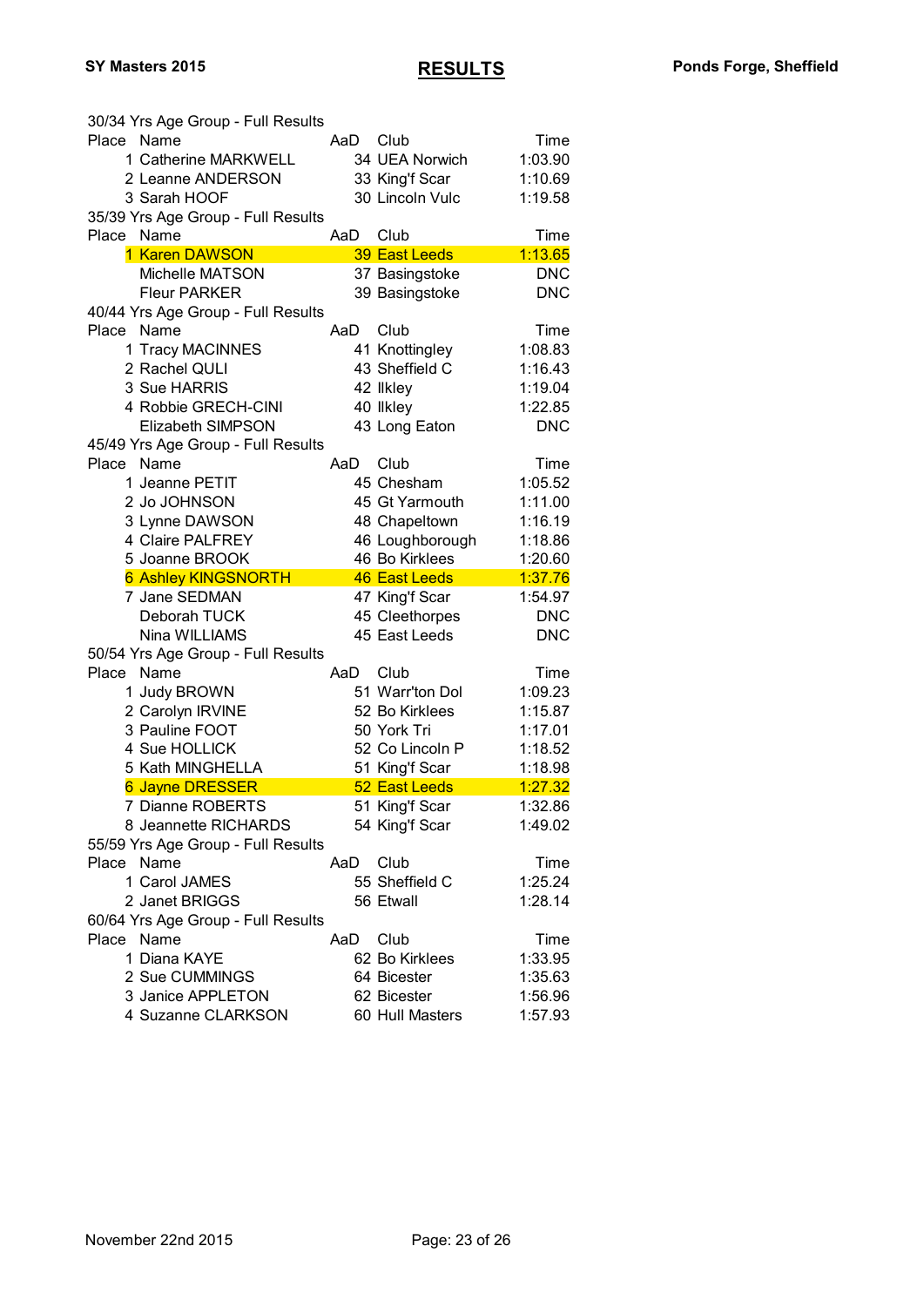# **EVENT 28 Mens Open 100m Freestyle**

| 18/24 Yrs Age Group - Full Results               |     |                                  |                       |
|--------------------------------------------------|-----|----------------------------------|-----------------------|
| Place Name                                       | AaD | Club                             | Time                  |
| 1 George MORREAL                                 |     | 23 Stalybridge                   | 56.83                 |
| 2 Joel HUDSON                                    |     | 18 Chesterfield                  | 59.56                 |
| 3 Kirk LIMBERT                                   |     | 19 Knottingley                   | 1:00.51               |
| 25/29 Yrs Age Group - Full Results               |     |                                  |                       |
| Name<br>Place                                    | AaD | Club                             | Time                  |
| 1 Steven BARRATT                                 |     | 25 Long Eaton                    | 55.43                 |
| 2 Nick BOAZ                                      |     | 28 York City                     | 55.91                 |
| 3 Robert SEXTON                                  |     | 26 Stalybridge                   | 58.43                 |
| 4 Jack CHAMBERS                                  |     | 27 Chesterfield                  | 58.61                 |
| 5 Peter BRADBURY                                 |     | 28 Bo Kirklees                   | 1:05.92               |
| 30/34 Yrs Age Group - Full Results               |     |                                  |                       |
| Name<br>Place                                    | AaD | Club                             | Time                  |
| 1 Nicolas BARBER                                 |     | 31 Otter                         | 55.68                 |
| 2 Mark HEPPLES                                   |     | 31 King'f Scar                   | 56.26                 |
| 3 Enrico HAHN                                    |     | 34 Otter                         | 57.09                 |
| 4 Jim CARR                                       |     | 34 Newcastle St                  | 58.96                 |
|                                                  |     |                                  |                       |
| 5 Gregan CLARKSON                                |     | 33 Hull Masters                  | 1:02.21               |
| <b>6 Philip PRATT</b><br><b>Oliver ESPINASSE</b> |     | 34 East Leeds                    | 1:20.56               |
|                                                  |     | 31 Basingstoke                   | <b>DNC</b>            |
| 35/39 Yrs Age Group - Full Results               |     |                                  |                       |
| Place Name                                       | AaD | Club                             | Time                  |
| 1 Matt LEACH                                     |     | 39 Long Eaton                    | 58.02                 |
| 2 Andrew FARRELL                                 |     | 37 Templeogue                    | 59.24                 |
| 3 David STANIFORTH                               |     | 35 Hull Masters                  | 1:00.85               |
| 4 Ian DOBINSON                                   |     | 38 Enfield Sq                    | 1:02.79               |
| 5 Michael CARSE                                  |     | 36 Barnet Copt                   | 1:07.14               |
| 6 Mohamed ELNEGGAR                               |     | 35 Bo Kirklees                   | 1:10.90               |
| 7 Joel STORRY                                    |     | 36 South Beds                    | 1:13.46               |
| <b>Chris KNEE</b>                                |     | 36 East Leeds                    | <b>DNC</b>            |
| 40/44 Yrs Age Group - Full Results               |     |                                  |                       |
| Place<br>Name                                    | AaD | Club                             | Time                  |
| 1 Paul ALLEN                                     |     | 43 Boston                        | 55.92                 |
| 2 Chris ROLLE                                    |     | 41 Etwall                        | 1:00.06               |
| 3 Mark SPEED                                     |     | 44 Co Lincoln P                  | 1:04.33               |
| 4 Justin PALFREY                                 |     | 44 Loughborough                  | 1:04.60               |
| 5 Richard PRIESTLEY                              |     | 40 King'f Scar                   | 1:05.57               |
| <b>6 Mike FURBY</b>                              |     | 44 East Leeds                    | 1:06.59               |
| 7 Lawrence SAVAGE                                |     | 43 Bo Barnsley                   | 1:28.98               |
| Paul HARRIS                                      |     | 43 South Axholm                  | <b>DNC</b>            |
| 45/49 Yrs Age Group - Full Results               |     |                                  |                       |
| Place<br>Name                                    | AaD | Club                             | Time                  |
| 1 David CHANEY                                   |     | 47 Gates & Whick                 | 57.08                 |
| 2 Simon RIGG                                     |     | 48 Rugby                         | 59.27                 |
| 3 Stuart HOYLE                                   |     | <b>49 East Leeds</b>             | 1:02.68               |
|                                                  |     |                                  |                       |
| 4 Paul CLEMENCE                                  |     | 45 East Leeds                    | 1:07.49               |
| 5 Richard WITTY                                  |     |                                  |                       |
|                                                  |     | 46 King'f Scar                   | 1:10.55               |
| 6 Kevin MOMENT<br><b>Spencer TURNER</b>          |     | 46 King'f Scar<br>46 Basingstoke | 1:12.28<br><b>DNC</b> |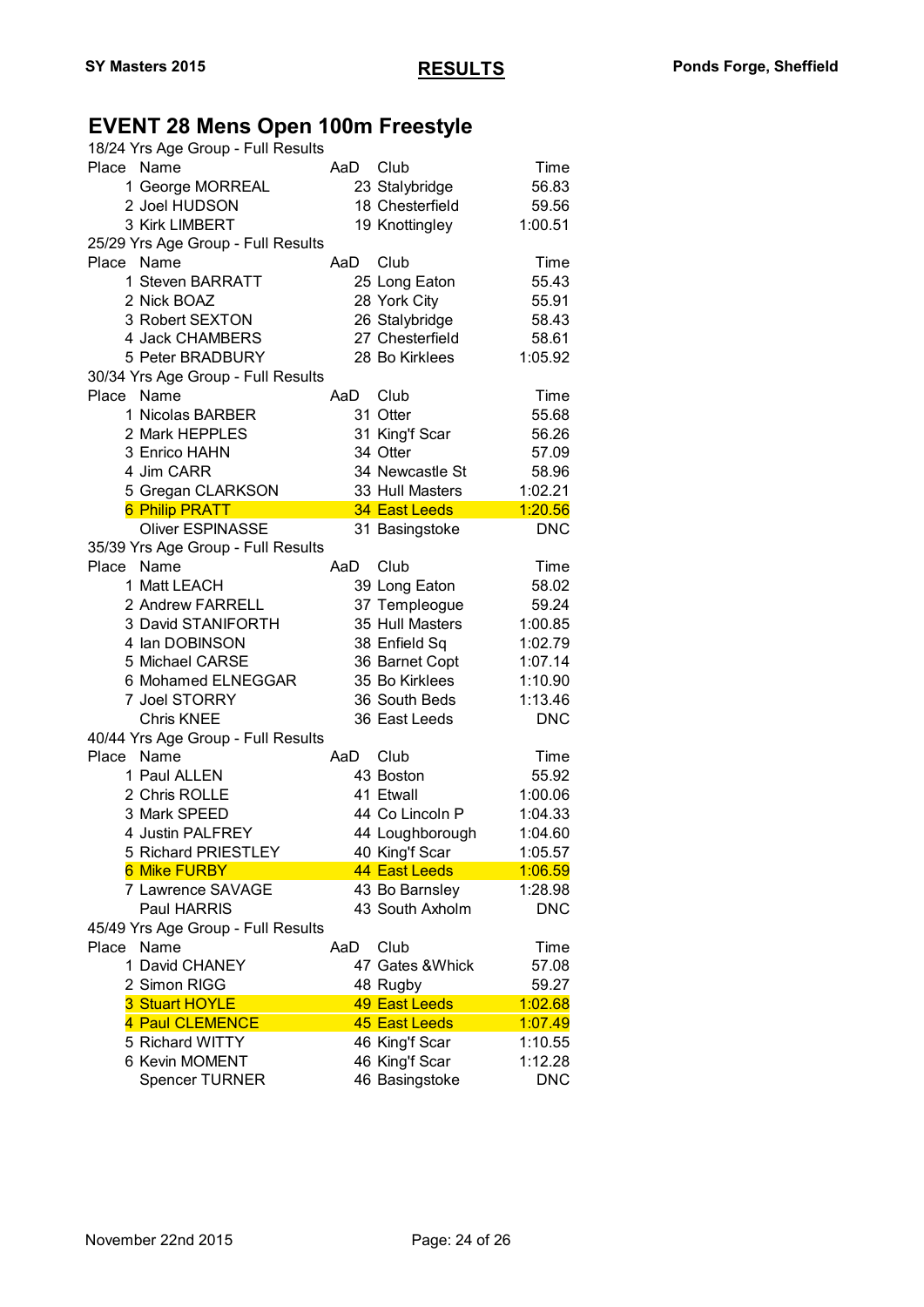| 50/54 Yrs Age Group - Full Results<br>Place<br>Name<br>1 Russell MASON<br>2 Matthew GRANT<br>3 Stewart ROWE<br>4 Steve GOODALL<br>David RHODES | AaD | Club<br>52 Warr'ton Dol<br>51 Gates & Whick<br>53 King'f Scar<br>50 Chesterfield<br>50 York City | Time<br>58.51<br>1:04.21<br>1:04.52<br>1:04.65<br><b>DNC</b> |
|------------------------------------------------------------------------------------------------------------------------------------------------|-----|--------------------------------------------------------------------------------------------------|--------------------------------------------------------------|
| Andrew GRISTWOOD<br>Paul ANJOS                                                                                                                 |     | 51 Cleethorpes<br>54 Bo Kirklees                                                                 | <b>DNC</b><br><b>DNC</b>                                     |
| David HOGG                                                                                                                                     |     | 51 Glasgow Nmds                                                                                  | <b>DNC</b>                                                   |
| 55/59 Yrs Age Group - Full Results                                                                                                             |     |                                                                                                  |                                                              |
| Name<br>Place                                                                                                                                  | AaD | Club                                                                                             | Time                                                         |
| 1 Anthony GREENER                                                                                                                              |     | 57 Newcastle St                                                                                  | 1:05.09                                                      |
| 2 David BRADFORD                                                                                                                               |     | 57 Chesterfield                                                                                  | 1:05.19                                                      |
| 3 Mark JONES                                                                                                                                   |     | 55 Everton                                                                                       | 1:06.61                                                      |
| 4 Robert STEEL                                                                                                                                 |     | 58 NottmLeander                                                                                  | 1:11.23                                                      |
| Peter FRENCH                                                                                                                                   |     | 57 Newcastle                                                                                     | <b>DNC</b>                                                   |
| 60/64 Yrs Age Group - Full Results                                                                                                             |     |                                                                                                  |                                                              |
| Place<br>Name                                                                                                                                  | AaD | Club                                                                                             | Time                                                         |
| <b>Paul FLETCHER</b>                                                                                                                           |     | 64 East Leeds                                                                                    | <b>DNC</b>                                                   |
| 65/69 Yrs Age Group - Full Results                                                                                                             |     |                                                                                                  |                                                              |
| Place Name                                                                                                                                     | AaD | Club                                                                                             | Time                                                         |
| 1 Brian TAYLOR                                                                                                                                 |     | 65 Adwick                                                                                        | 1:14.24                                                      |
| 2 Derek BOOTH                                                                                                                                  |     | 66 Halton                                                                                        | 1:15.51                                                      |
| 3 Chris THORP                                                                                                                                  |     | 65 Etwall                                                                                        | 1:15.78                                                      |
| 4 Mike FULFORD                                                                                                                                 |     | 69 East Leeds                                                                                    | 1:48.69                                                      |
| 75 Yrs/Over Age Group - Full Results                                                                                                           |     |                                                                                                  |                                                              |
| Place<br>Name                                                                                                                                  | AaD | Club                                                                                             | Time                                                         |
| 1 Keith INGRAM                                                                                                                                 |     | 75 Birmingham M                                                                                  | 1:16.67                                                      |
| 2 Colin SAGE                                                                                                                                   |     | 79 Hull Masters                                                                                  | 1:39.60                                                      |

### **EVENT 29 Womens 72+ 100m Freestyle Team**

| Place Name               | A.G Club     | Time    |
|--------------------------|--------------|---------|
| 1 South Axholme Sharks S | South Axholm | 1:17.42 |

#### **EVENT 31 Womens 120+ 100m Freestyle Team**

| Place Name               | A.G Club |                     | Time    |
|--------------------------|----------|---------------------|---------|
| 1 Borough of Kirklees SC |          | Op/n Bo Kirklees    | 57.69   |
| 2 Hull Masters SC        |          | <b>Hull Masters</b> | 1:09.65 |

# **EVENT 32 Mens 120+ 100m Freestyle Team**<br>Place Name A.G Club

| Place Name               | A.G | Club                | Time  |
|--------------------------|-----|---------------------|-------|
| 1 East Leeds SC          |     | East Leeds          | 46.79 |
| 2 Hull Masters SC        |     | <b>Hull Masters</b> | 50.91 |
| 3 Kingfisher Scarborough |     | King'f Scar         | 52.47 |
|                          |     |                     |       |

# **EVENT 33 Womens 160+ 100m Freestyle Team**<br>Place Name A.G Club Time

| Place Name              | A.G | Club                | Time    |
|-------------------------|-----|---------------------|---------|
| 1 East Leeds SC         |     | <b>East Leeds</b>   | 54.82   |
| 2 City of Linc Pentaqua |     | Op/n Co Lincoln P   | 59.67   |
| 3 Sheffield City SC     |     | Sheffield C         | 1:01.22 |
| 4 Kingfishers           |     | Op/n King'f Scar    | 1:10.09 |
| 5 Hull Masters SC       |     | <b>Hull Masters</b> | 1:12.00 |
|                         |     |                     |         |